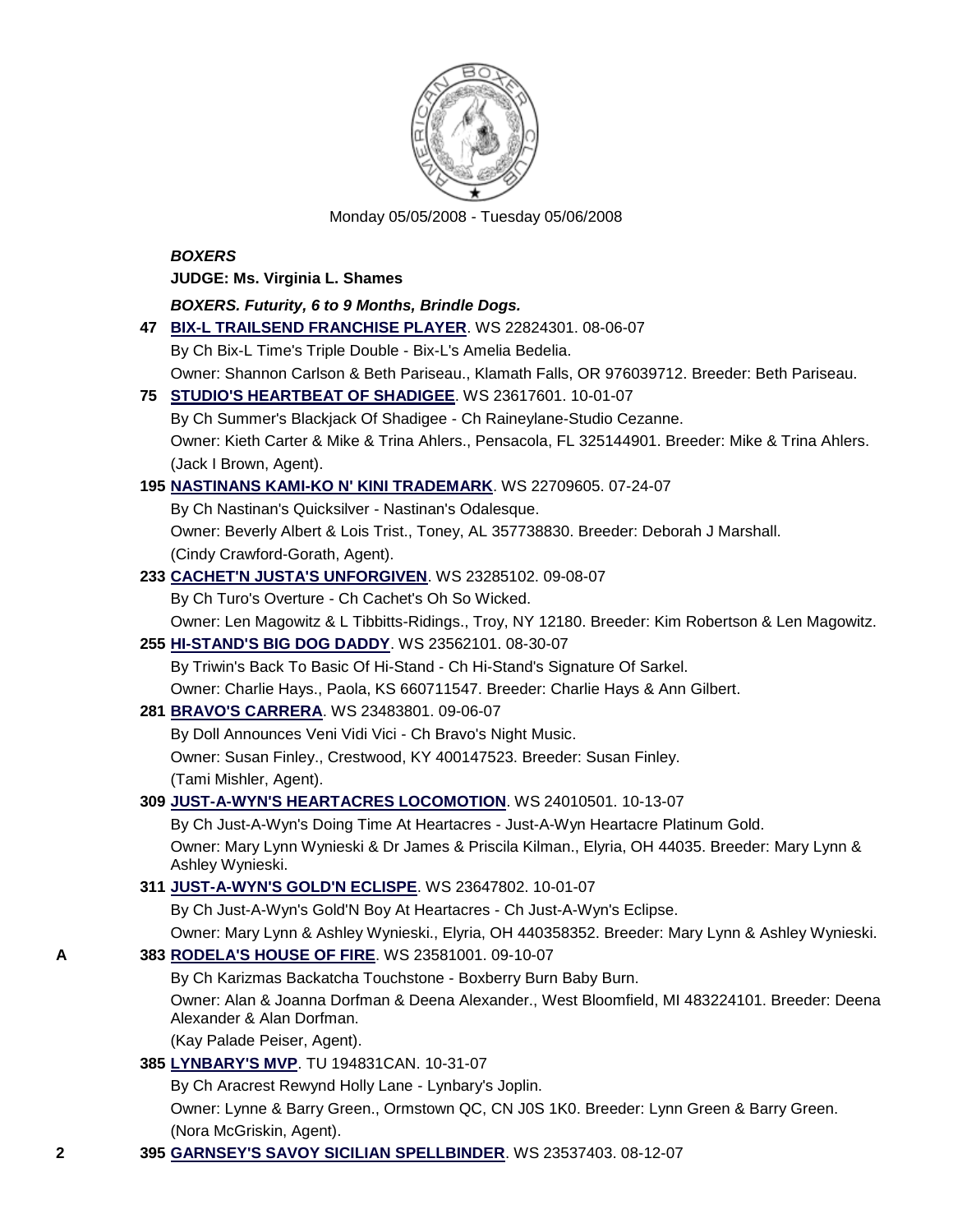|                | By Haberl's Heartacre's U Got It RN - Garnsey's Fashionista.                                                               |
|----------------|----------------------------------------------------------------------------------------------------------------------------|
|                | Owner: Wendy Mayhall., Dunnellon, FL 34433. Breeder: Clayton G Haviland IV.                                                |
|                | 405 MIRCOA'S ALL FIRED UP. WS 23753806. 10-15-07                                                                           |
|                | By Ch Dynamic-Sheras Court Jazzter - Mircoa's River Belle.                                                                 |
|                | Owner: Diana Greenhow., Fountain Valley, CA 92708. Breeder: Diana Greenhow.                                                |
|                | (Wendy Bettis, Agent).                                                                                                     |
|                | 435 SPECIAL K'S JAGGED EDGE. WS 24262101. 10-12-07                                                                         |
|                | By Ch Irondale's Jagged Edge - Special K's Move Over.                                                                      |
|                | Owner: Rhonda D Epley & Patrick P Epley., Shell Rock, IA 506709626. Breeder: Rhonda D Epley.                               |
|                | (James Bettis, Agent).                                                                                                     |
|                | 437 KORVETTE'S PIMP MY RIDE. WS 23529401. 08-25-07                                                                         |
|                | By Ch Ortego's True To Tango - Korvette's Plain Mary Jane.                                                                 |
|                | Owner: K Page Conrad & Jason Starr., Hoboken, GA 31542. Breeder: K Page Conrad & Jason Starr.                              |
| 4              | 463 RIKAR'S CRIME OF THE CENTURY. WS 24903703. 10-10-07                                                                    |
|                | By Ch Gemstone's Diamonds 'N Jems - Ch Berlane N Bravo Hear Me Roar.                                                       |
|                | Owner: Karen Deschambault., Red Deer AB, CN T4N 3S2. Breeder: Karen Deschambault.                                          |
|                | 501 YELLOWROSE TEXAS HOLD EM. WS 24554601. 10-01-07                                                                        |
|                | By Mistiblu-MGM's Financier - Hetrick's Scarlett O'Hara.                                                                   |
|                | Owner: Shelley Salisbury., Westminster, MD 211582708. Breeder: Shelley Salisbury.                                          |
|                | (Marylou Hatfield, Agent).                                                                                                 |
|                | 571 PARASOL CINDERELLA MAN. WS 23417701. 09-13-07                                                                          |
|                | By Parasol's Strong Will - Ch Wildwood's Priceless Parasol.                                                                |
|                | Owner: M Hennessey & L Chaplain & J Meyer & O Liotto., Pearl River, LA 70452. Breeder: M Hennessey                         |
|                | & L Chaplain & J Meyer & I Liotto.                                                                                         |
|                | 593 NANTESS ROYAL HOT ROD. WS 22947001. 08-18-07                                                                           |
|                | By Ch Nantess Royal Flush - Ch Nantess Southern Lady.                                                                      |
|                | Owner: Nancy & Tessie Savage., Table Grove, IL 61482. Breeder: Nancy & Tessie Savage.                                      |
|                | 603 ADELLINS GAMBLE WITH NANTESS. WS 23820205. 10-06-07                                                                    |
|                | By Ch Nantess Royal Flush - Ch Draco Y Nantess Last Dance.                                                                 |
|                | Owner: Linda A Kulow & Nancy & Tessie Savage., Plymouth, WI 530731218. Breeder: Linda A Kulow &<br>Nancy & Tessie Savage.  |
|                | 693 ELHARLEN'S VAIN IMAGE. TU 187623CN. 10-02-07                                                                           |
|                | By Elharlen's Limited Edition - Elharlen's Ocean Breez.                                                                    |
|                | Owner: Eleanor & Harold Foley & Terri-Lee Cossar., South Rawdon NS, CN B0N 1Z0. Breeder: Eleanor                           |
|                | & Harold Foley & Terri-Lee Cossar.                                                                                         |
| 1              | 771 HIGO'S THE WAY WE WERE. WS 23130701. 08-18-07                                                                          |
|                | By Ch Breezewoods Lord Of Wystmont - Higo's Sweet Memories.                                                                |
|                | Owner: Edward Hidalgo., Crete, IL 60417. Breeder: Dawn Schindler & Edward Hidalgo.                                         |
|                | (Sherry Canciamille, Agent).                                                                                               |
|                | 779 KRISMYTH-N-SUMMERS BRIEF ENCOUNTER. WS 23618101. 08-07-07                                                              |
|                | By Ch Summers Blackjack Of Shadigee - Ch Krismyth Echoed In The Breeze.                                                    |
|                | Owner: Fred Hyer., Rockford, MI 49341. Breeder: Kristi A Ahlquist & Carlos J Puig.                                         |
| 3              | 791 HEART ACRE CINNRHEE ONE HOT DEAL. WS 23498901. 08-27-07                                                                |
|                | By Ch White Pine One & Only - Heart Acres Dogwood Hot Line.                                                                |
|                | Owner: H Medley Small & Jerry & Nicole Nead., Harrow ON, CN N0R 1G0. Breeder: Dr Jas & P Kilman &<br>H M Small & M Ashman. |
|                | BOXERS. Futurity, 6 to 9 Months, Fawn Dogs.                                                                                |
| 1/RBP<br>$6-9$ | 77 MOJAVE CREST'S BRAVEHEART V ANDRE. WS 23361102. 08-18-07                                                                |
|                | By Ch Bix-L's Ricochet To Greyhawk - Ch Mojave Crest's Eye Candy.                                                          |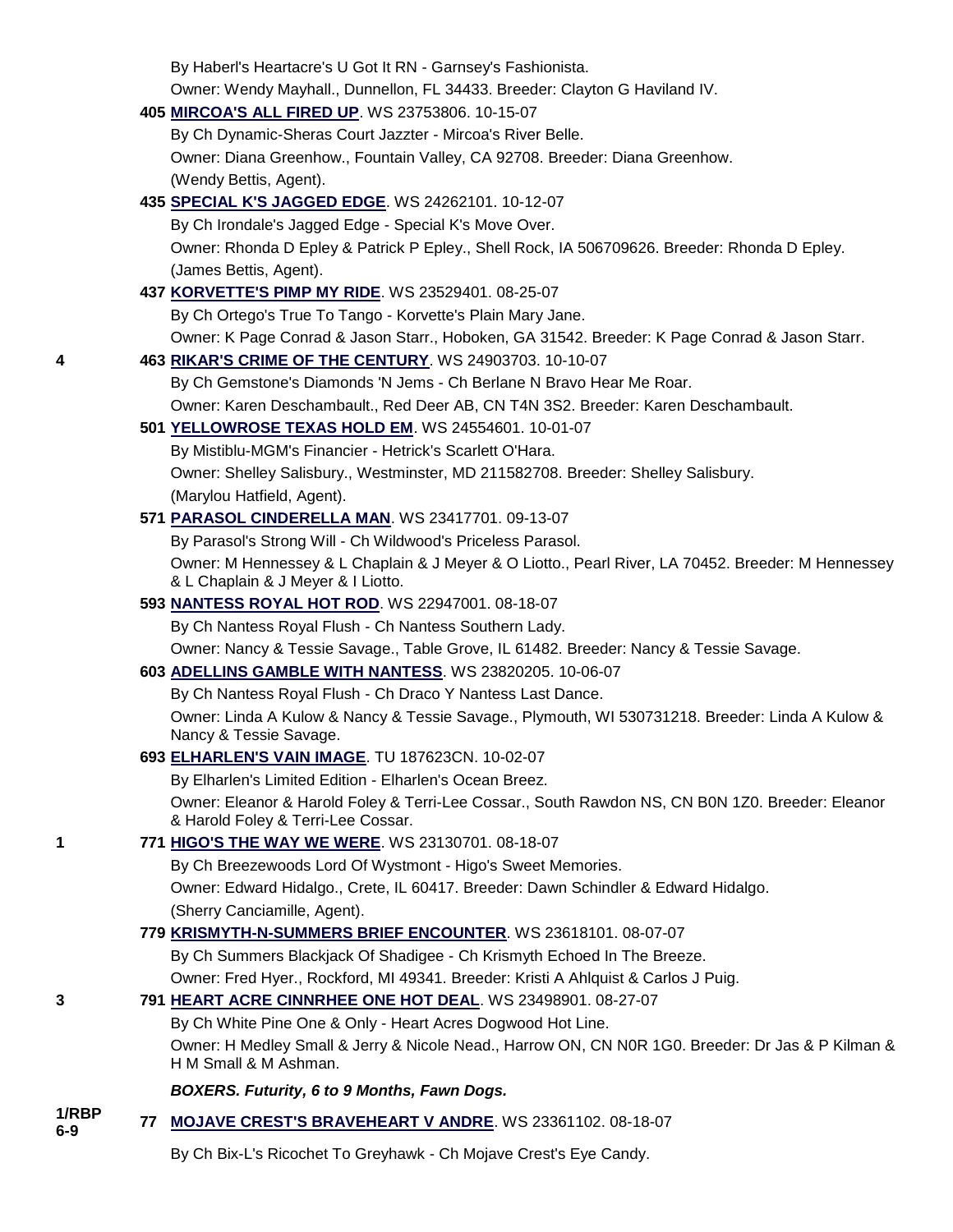|   | Owner: Suzanne Aline Playter & Cheryl Wagner., Palmdale, CA 935913110. Breeder: Suzanne Aline<br>Playter & Cheryl Wagner.              |
|---|----------------------------------------------------------------------------------------------------------------------------------------|
|   | (Wendy Bettis, Agent).                                                                                                                 |
|   | 259 SERGIO'S GET ON THE BUS GUS. WS 4211204. 11-04-07                                                                                  |
|   | By Ch Raklyn's High Stakes At Ivylane - Ginger Lynn IV.                                                                                |
|   | Owner: C E Gallagher., Tinton Falls, NJ 077242817. Breeder: Nancy Sergio.                                                              |
| 3 | 301 BRANDIWINES DISTILLED SPIRIT. WS 23603901. 10-20-07                                                                                |
|   | By Ch Bentbrooks Image Of Highnoon - Minstrel's Half O' Chance.                                                                        |
|   | Owner: Roberta Smith., Brookville, PA 15825. Breeder: Roberta L Smith & Robert Blumberg.                                               |
|   | (Michelle Yeadon, Agent).                                                                                                              |
| 4 | 343 FIRESTAR'S INDIAN WARRIOR. WS 23151705. 08-14-07                                                                                   |
|   | By Garnsey's High Tide - Ch Firestar's Indian Summer CD RN.                                                                            |
|   | Owner: Sandra J Johnson & Diane E Boyle., Chicago, IL 606295428. Breeder: Sandra J Johnson &<br>Diane E Boyle.                         |
|   | (Christa Chiaurro, Agent).                                                                                                             |
|   | 391 MYSTICSTARR'S JEWELED HEART. WS 23644403. 10-07-07                                                                                 |
|   | By Ch Windwood's Heartthrob - Ch Shadow River's Intuition.                                                                             |
|   | Owner: Gladys McMillon., Livingston, LA 707544307. Breeder: Catherine D Knowles.                                                       |
|   | 507 IRONDALE'S I DA LEGEND. WS 23616004. 10-17-07                                                                                      |
|   | By Ch Moon V'alley's No Doubt - Irondale's Cheap Treat.                                                                                |
|   | Owner: Wendy Bettis., Riverside, CA 92508. Breeder: N Schepis & I Baum & W Bettis.                                                     |
|   | 549 KREYON'S AVANT-GARDE. WS 24077001. 10-29-07                                                                                        |
|   | By Ch Raklyns Showboat - Kreyon's Vivacious Raquel.                                                                                    |
|   | Owner: Margaret O Krey., Westminster, MD 21157. Breeder: Margaret O Krey.                                                              |
|   | (Christine H Baum-Bassett, Agent).                                                                                                     |
|   | 559 STRAWBERRY'S MAJOR LEAGUE. WS 22845602. 08-16-07                                                                                   |
|   | By Ch Strawberry's Medalist - Ch Blythe Spirit Soto.                                                                                   |
|   | Owner: Bruce E & Judith T Voran., Strawberry, AZ 85544. Breeder: Bruce E & Judith T Voran.                                             |
|   | 695 ELHARLEN'S VISUAL EFFECT. TU 187622CN. 10-02-07                                                                                    |
|   | By Elharlen's Limited Edition - Elharlen's Ocean Breez.                                                                                |
|   | Owner: Eleanor & Harold Foley & Terri-Lee Cossar., South Rawdon NS, CN B0N 1Z0. Breeder: Eleanor<br>& Harold Foley & Terri-Lee Cossar. |
| 2 | 763 ENCORE ANOMAR QUEST. WS 24307901. 10-11-07                                                                                         |
|   | By Shadowdale Like A Rock - Ch Encore Anomar Temptation.                                                                               |
|   | Owner: Joanne Hutchins & Cheryl Cates., Ramona, CA 920650900. Breeder: Joanne Hutchins & Cheryl<br>Cates.                              |
|   | BOXERS. Futurity, 9 to 12 Months, Brindle Dogs.                                                                                        |
|   | 117 LATTALANE'S BACK TO BLACK. WS 22776001. 07-24-07                                                                                   |
|   | By Ch TuRo's Overture - Ch LattaLane's Cover Story.                                                                                    |
|   | Owner: Thomas & Carol Latta., Corder, MO 640218102. Breeder: Thomas & Carol Latta.                                                     |
|   | (Lori McClain, Agent).                                                                                                                 |
| А | 129 CHERRYWOODS CRUISE CONTROL. WS 22836506. 07-30-07                                                                                  |
|   | By Ch Howdi's Partner Main Man - Ch Cherrywoods Sparkle Of NY.                                                                         |
|   | Owner: Rodney & Teresa Young., Poughkeepsie, NY 126038921. Breeder: Rodney Young.                                                      |
|   | (Carmen Skinner, Agent).                                                                                                               |
|   | 285 SHARLEDAR'S SIMPLY DEVOTED. WS 22792303. 07-28-07                                                                                  |
|   | By Ch Triple Crown's Prince Of Thieves - Ch Sharledar's Simply Divine.                                                                 |
|   | Owner: Sharon Darby., Dillsboro, IN 47018. Breeder: Sharon Darby.                                                                      |
|   | (Tami Mishler, Agent).                                                                                                                 |
|   | 1 <b>/BPF/GF 291 <u>KEILANN'S TWISTED KISS @ CELEBRITY</u>. WS 23082801. 08-01-07</b>                                                  |
|   |                                                                                                                                        |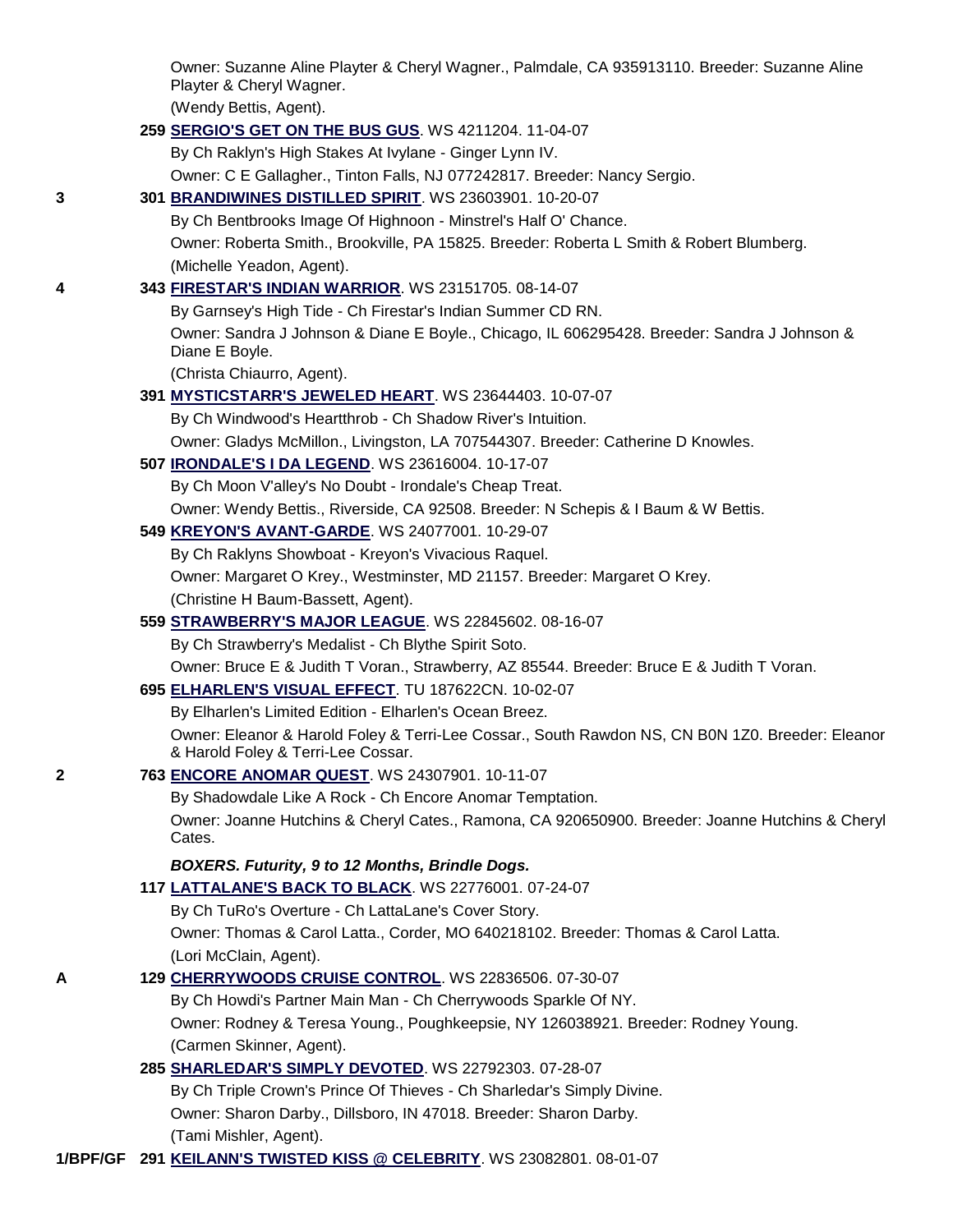|   | By Ch Belco's LongKiss GoodKnight - Keilann's Newfound Legacy.                                         |
|---|--------------------------------------------------------------------------------------------------------|
|   | Owner: William J Miceli & Sandra Gaynor., Taunton, MA 02780. Breeder: Sandra U Gaynor.                 |
|   | 297 OCHOCO'S MICHEAL ANGELO. WS 23342601.07-16-07                                                      |
|   | By Ch Kenon's Indigo - Ch Ochoco's Whispering Willow.                                                  |
|   | Owner: Jim Daniels., Prineville, OR 977541442. Breeder: Jim Daniels & Tonya Kennedy.                   |
|   | (Michelle Yeadon, Agent).                                                                              |
|   | 299 OCHOCO'S PABLO PICASSO. WS 23342602. 07-16-07                                                      |
|   | By Ch Kenon's Indigo - Ch Ochoco's Whispering Willow.                                                  |
|   | Owner: Jim Daniels., Prineville, OR 977541442. Breeder: Jim Daniels & Tonya Kennedy.                   |
|   | (Gary Steele, Agent).                                                                                  |
|   | 315 AMITY HALL SHUFORD PARTY ON. WS 23235401. 07-16-07                                                 |
|   | By Ch Amity Hall's All About Me - Ch Amity Hall's Jujube.                                              |
|   | Owner: Brian Shuford & Beth Downey., Burlington, NC 27217. Breeder: Beth Downey.                       |
|   | (Jack I Brown, Agent).                                                                                 |
|   | 353 MEL-O-D'S RISING STAR. WS 22972102. 08-05-07                                                       |
|   | By Ch Interlude's Never A Doubt - Mel-o-d's Rising Star.                                               |
|   | Owner: Melody Clementz., Prophetstown, IL 612778864. Breeder: Melody Clementz.                         |
|   | (Jerry Bryant, Agent).                                                                                 |
| 4 | 381 ALLSTAR'S SEVEN YEAR ITCH. WS 22989002. 07-07-07                                                   |
|   | By Ch Berlane's Joint Venture - Ch Allstar's Gemini.                                                   |
|   | Owner: Jennifer Paul & Patricia Healy., Denver, CO 802182209. Breeder: Jennifer Paul & Patricia Healy. |
|   | 417 VICTORY GREAT BALLS OF FIRE. WS 22102601. 05-10-07                                                 |
|   | By Dreamweaver's Burlwood Romeo - Interlude's Jazzed For Victory.                                      |
|   | Owner: Kathryn V Hulstein & Savanna R Hulstein., Sioux Center, IA 512507511. Breeder: Kathryn V        |
|   | Hulstein & Savanna Hulstein.                                                                           |
|   | 491 AMITY HALL GET THIS PARTY STARTED. WS 23235402. 07-16-07                                           |
|   | By Ch Amity Hall's All About Me - Ch Amity Hall's Jujube.                                              |
|   | Owner: Jennifer Brown & Beth Downey., Baltimore, MD 212272837. Breeder: Beth Downey.                   |
| 3 | 513 MANTLE N IRONDALE'S INVINCIBLE. TN179756CAN. 07-24-07                                              |
|   | By Ch Moon Valley's No Foolin' - Ch Random Lane's Sweet Spot.                                          |
|   | Owner: Wendy Bettis., Riverside, CA 92508. Breeder: S Schell & G Kastik & W Bettis.                    |
| 2 | 541 SHARLEDAR'S SIMPLY DECADENT. WS 22792302. 07-28-07                                                 |
|   | By Ch Triple Crown's Prince Of Thieves - Ch Sharledar's Simply Divine.                                 |
|   | Owner: Mary Jackson., Bumpass, VA 23024. Breeder: Sharon Darby.                                        |
|   | (Christine H Baum-Bassett, Agent).                                                                     |
|   | 577 BELCO'S HEADOUT ONDA HIGHWAY. WS-222997001. 06-24-07                                               |
|   | By Ch Belco's Get Yomota Runnin - Ch Belco's Just Imagine Day By Day.                                  |
|   | Owner: Susan Turner & Beth Davis., Mansfield, MA 02048. Breeder: Paige Day & Donna Day.                |
|   | 597 WINMERE BLACK HAWK. WS 22578702. 05-26-07                                                          |
|   | By Winmere Daisax Evening Jet - Ch Winmere Indian Paintbrush RA NA OAJ.                                |
|   | Owner: Theresa Garton., Oklahoma City, OK 73113. Breeder: Theresa Garton & Lynn Garton.                |
|   | 633 GARNSEY'S AUGUST RUSH. WS 23270203. 07-28-07                                                       |
|   | By Garnsey's Eternal - Ch Banta's Razzledazzle Rosewood.                                               |
|   | Owner: Clayton G Haviland IV., West Palm Beach, FL 334181853. Breeder: Clayton G Haviland IV.          |
|   | 653 DAJEN SOUTHEAST SHOW STOPPER. WS 22362403. 06-02-07                                                |
|   | By Dajens Hi Winds At Ruffian - Tamaron's The Dharma Ruby.                                             |
|   | Owner: Josh Eschette., Raceland, LA 703943610. Breeder: Jennifer Bittner & Sheryl Page & Todd          |
|   | Zimmerman.                                                                                             |
|   | (Ike Liottio, Agent).                                                                                  |
|   | 703 WHITE PINES JIVE TALKIN. WS 22691501. 07-30-07                                                     |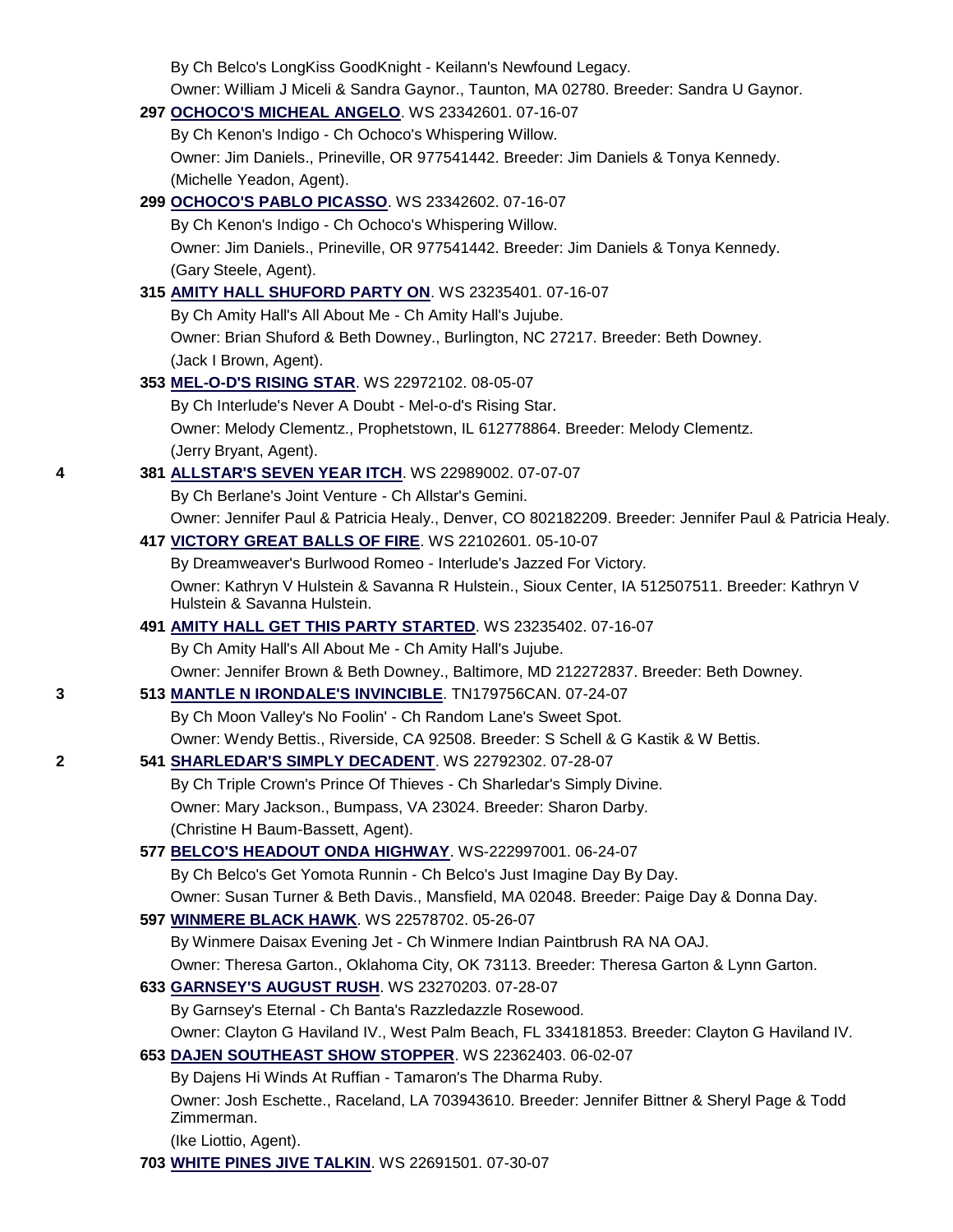|   | By Ch White Pines Willie B Invited - White Pines Class Act.                                                                                              |
|---|----------------------------------------------------------------------------------------------------------------------------------------------------------|
|   | Owner: Robert & Linda Gasper., Medina, OH 442568540. Breeder: Robert & Linda Gasper.                                                                     |
|   | (Jack I Brown, Agent).                                                                                                                                   |
| A | 715 ENSIGN'S BORN SUPREMACY. WS 23115201. 06-07-07                                                                                                       |
|   | By Ch Elharlen's Your Choice - Ch Denbar's Dolce Vita.                                                                                                   |
|   | Owner: Annette Clark., Slc, UT 841032248. Breeder: Annette Clark.                                                                                        |
|   | (Diego Garcia, Agent).                                                                                                                                   |
|   | 731 WINFALL ALLIN DREAMS. TL196178CAN. 06-06-07                                                                                                          |
|   | By Ch Brookwood's Place Of Dreams - Ch Winfall's Allin Stride.                                                                                           |
|   | Owner: Tina Porter & Lee Stanton., Minesing ON, CN L0L 1Y2. Breeder: Tina Porter & Lee Stanton.                                                          |
|   | BOXERS. Futurity, 9 to 12 Months, Fawn Dogs.                                                                                                             |
|   | 21 BERLANE'S INSTANT REPLAY. WS 24262401. 05-28-07                                                                                                       |
|   | By Ch Suncrest's Gold Standard - Ch Berlane's Mirror Image.                                                                                              |
|   | Owner: Gloria Bracchetti & Ernest Perry., Campbellville ON, CN L0P 1B0. Breeder: Sharon Berry & Ron<br>Berry.                                            |
|   | 95 DAYBREAK'S DON'T STOP BELIEVIN'. WS 22781102. 07-30-07                                                                                                |
|   | By Ein-Vons Causin Kaos - Artistry's Give Me S'More Loven.                                                                                               |
|   | Owner: Jill W Sweeten & Ann M Russell & Kimberlie Steele-Game., Concord, CA 945213122. Breeder:<br>Ann Russell & Kimberlie Steele-Gamero.                |
| 4 | 99 RENNO'S ILLUSIONIST. WS 22394301. 05-21-07                                                                                                            |
|   | By Ch Marburl's Hidalgo - Ch Renno's Believe In Magic.                                                                                                   |
|   | Owner: Wilfredo Quesada & Hannelore Renno., Garden Grove, CA 928406117. Breeder: Hannelore A<br>Renno & Ramona R Renno.                                  |
|   | (James Bettis, Agent).                                                                                                                                   |
| Α | 209 BUTLER'S DOUBLE SHOT. WS 22473401. 06-29-07                                                                                                          |
|   | By Ch Renee's Brooklyn Bruiser - Ch Butler's One Shot.                                                                                                   |
|   | Owner: Tina & Robert Butler., Forest Grove, OR 97116. Breeder: Tina & Robert Butler.                                                                     |
|   | 237 WILMOR'S HAKUNA MATATA KAN-TO. WS 22733902. 06-07-07                                                                                                 |
|   | By Ch Shadow's Nairobi - Ch Wilmor's Second Hand Rose Kan-To.                                                                                            |
|   | Owner: Jane Wilkinson & Kathy Frohock & Richard Morton., Springfield, MA 011042737. Breeder: Jane<br>Wilkinson&Kathy Frohock&Richard Morton&Debbie Hilt. |
|   | (Michael Shepherd, Agent).                                                                                                                               |
| 3 | 321 BELMAR'S DESERT GOLD STRIKE. WS 22926305. 08-05-07                                                                                                   |
|   | By Ch R And G's Desert Gold - R And G's Dream Come True.                                                                                                 |
|   | Owner: Bob Patterson & Cindy Patterson & Gayann Jones., Tempe, AZ 852833568. Breeder: Bob<br>Patterson & Cindy Patterson & Gayann Jones.                 |
|   | (Kimberlie Steele Gamero, Agent).                                                                                                                        |
|   | 345 FALMARK'S FANDANGO. WS 22835905. 05-31-07                                                                                                            |
|   | By Ch Turo's Overture - Ch Avalon's Jitterbug.                                                                                                           |
|   | Owner: Donna Day & Laura Cuthbert., Pembroke, MA 02359. Breeder: Laura Cuthbert & D Buchwald &<br>Nora Hansen.                                           |
|   | 455 BACKWOODS WHATA GIRL WANTS. WS 22686702. 05-19-07                                                                                                    |
|   | By Ch Berlanes Rosends Tribute To BK - Ch Backwoods-Conquest Lil Ms Magic.                                                                               |
|   | Owner: Sarah South., Town Creek, AL 356724130. Breeder: Debbie White & Bob White & Sarah South.                                                          |
|   | (Sherry Canciamille, Agent).                                                                                                                             |
| 1 | 489 CINNAMON JUST IN TIME. WS 21925201. 05-30-07                                                                                                         |
|   | By Ch Bjay's Traveling Man - Cinnamon-Pawprint Expose'.                                                                                                  |
|   | Owner: Robert & Phylis Snyder., Twin Lake, MI 494579490. Breeder: Robert & Phylis Snyder & Christina<br>Ghimenti.                                        |
|   | (Jack I Brown, Agent).                                                                                                                                   |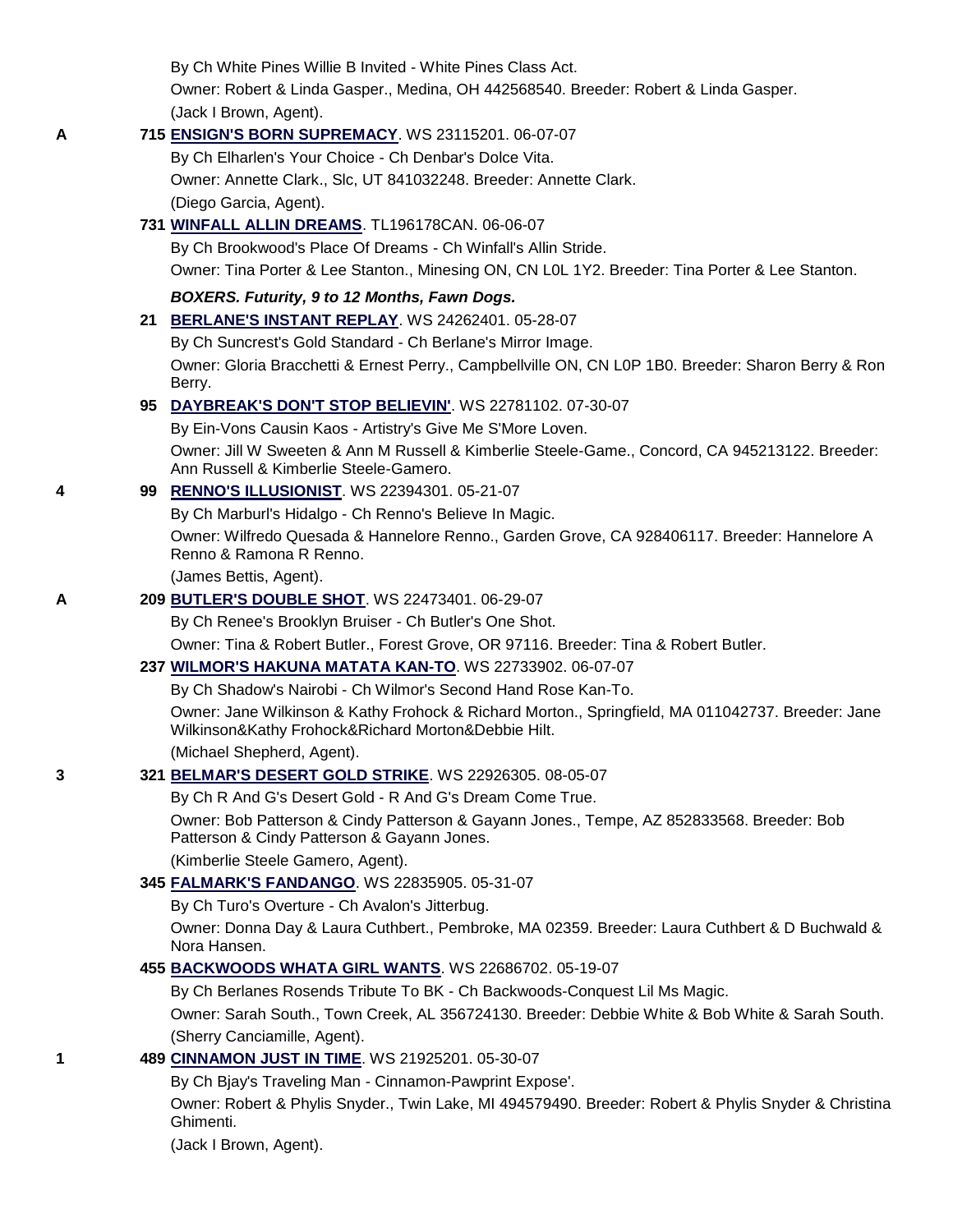#### **543 [R AND G N' BELMAR'S FOOLS GOLD](http://canis.infodog.com/files/bdogrsl1.prg;makc=WS_22926302;mdog=R_And_G_N__Belmar_s_Fools_Gold;wins=all)**. WS 22926302. 08-05-07

By Ch R And G's Desert Gold - R And G's Dream Come True. Owner: Gayann Jones., Tucson, AZ 857487420. Breeder: Bob & Cindy Patterson & Gayann Jones.

#### **547 [LISTON'S ITALION STALLION](http://canis.infodog.com/files/bdogrsl1.prg;makc=WS_25030501;mdog=Liston_s_Italion_Stallion;wins=all)**. WS 25030501. 06-18-07

By Danrick's Done It Again - Ch Liston's Britany Spears. Owner: Kelly Dennis & Lisa Spohn., Tyne Valley PE, CN C0B 2C0. Breeder: Lisa Spohn. (Kay L Palade-Peiser, Agent).

#### **2 605 [STANDING-O CIRCLE OF LIFE](http://canis.infodog.com/files/bdogrsl1.prg;makc=WS_22733901;mdog=Standing-O_Circle_Of_Life;wins=all)**. WS 22733901. 06-07-07

By Ch Shadow's Nairobi - Ch Wilmor's Second Hand Rose Kan-To. Owner: Pamela Shaw-George., South Hamilton, MA 019822716. Breeder: J Wilkinson & K Frohock & D Hilton & R Morton.

(Marianne Claflin, Agent).

#### **671 [BULLETS VANCROFTS DAYDREAM B'LIEVER](http://canis.infodog.com/files/bdogrsl1.prg;makc=WS_22910501;mdog=Bullets_Vancrofts_Daydream_B_liever;wins=all)**. WS 22910501. 06-04-07

By Danicrest Scarborough Unleashed - Ch Savoye's Honky-Tonk Gold.

Owner: Dr Jacqueline Royce & Deb Clark., Sarasota, FL 342409249. Breeder: Dr Jacqueline Royce&Deb Clark&M Simmons&PSavoye.

(Danielle Butler, Agent).

### **717 [WINMERE SKY COLORED WATER](http://canis.infodog.com/files/bdogrsl1.prg;makc=WS_22578703;mdog=Winmere_Sky_Colored_Water;wins=all)**. WS 22578703. 05-26-07

By Winmere Daisax Evening Jet - Ch Winmere Indian Paint Brush RN NA OAJ.

Owner: Laura Armstrong & Theresa Garton., Temple, TX 765027059. Breeder: Lynn Garton & Theresa Garton.

(Tina Starr, Agent).

#### **733 [WINFALL ALLIN SOUTHERN DREAMS](http://canis.infodog.com/files/bdogrsl1.prg;makc=TL196179CAN;mdog=Winfall_Allin_Southern_Dreams;wins=all)**. TL196179CAN. 06-06-07

By Ch Brookwood's Place Of Dreams - Ch Winfall's Allin Stride.

Owner: Tina Porter & Lee Stanton., Minesing ON, CN L0L 1Y2. Breeder: Tina Porter & Lee Stanton.

### **753 [PORT O'CALL'S CRIMSON PIRATE](http://canis.infodog.com/files/bdogrsl1.prg;makc=WS_22588705;mdog=Port_O_Call_s_Crimson_Pirate;wins=all)**. WS 22588705. 04-24-07

By Ch Port O'Call's Captain Nemo - Ch Sapphire's Wild Pitch Of Burlwood. Owner: Sally & Susan C Peters., Warrior, AL 35180. Breeder: S Williams & T & S Bostic & L Justice.

(Rick Justice, Agent).

### *BOXERS. Futurity, 12 to 15 Months, Brindle Dogs.*

**83 [HYDE PARK'S RAMPAGE REMEMBERED](http://canis.infodog.com/files/bdogrsl1.prg;makc=WS_21206301;mdog=Hyde_Park_s_Rampage_Remembered;wins=all)**. WS 21206301. 02-28-07

By Ch Woods End Time'N Again - Hyde Park's Promise.

Owner: P McGee O'Neal & Thomas F O'Neal III., Baltimore, MD 212123310. Breeder: Ellen Wager. (Marylou Hatfield, Agent).

### **2 91 [HAPPY TAIL'S CRIME TIME](http://canis.infodog.com/files/bdogrsl1.prg;makc=WS_21706301;mdog=Happy_Tail_s_Crime_Time;wins=all)**. WS 21706301. 04-07-07

By Ch Illyrian's Trilogy - OnEsti's Happy Tail's Debutante.

Owner: Amy & Todd Bieri & Eugene Burchi., Island Lake, IL 600428517. Breeder: Amy Bieri & Diane Peluso.

(Lori McClain, Agent).

### **217 [WHITE PINE PARDON THE INTERRUPTION](http://canis.infodog.com/files/bdogrsl1.prg;makc=WS_21247503;mdog=White_Pine_Pardon_The_Interruption;wins=all)**. WS 21247503. 04-04-07

By Ch White Pines Spirit Of Bentwood - Ch White Pines Front Paige. Owner: Thomas & Nicole Phillips., Norwalk, OH 44857. Breeder: Robert & Linda Gasper.

### **4 231 [ENCORE'S ZOOM ZOOM](http://canis.infodog.com/files/bdogrsl1.prg;makc=WS_21638501;mdog=Encore_s_Zoom_Zoom;wins=all)**. WS 21638501. 04-03-07

By Ch Encore's Anomar Triumphant - Ram Cam Katrina V Cacklbry.

Owner: Rod & Linda Norris & Cheryl Cates., Smith Falls ON, CN K7A 5B8. Breeder: Cheryl Cates.

### **3 267 [BARBILOC'S DART LEGACY](http://canis.infodog.com/files/bdogrsl1.prg;makc=WS_21410901;mdog=Barbiloc_s_Dart_Legacy;wins=all)**. WS 21410901. 03-20-07

By Ch Breezewoods Lord Of Wystmont CDX RE - Barbilocs Autumn Splendor RN.

Owner: Barbara A O'Connor & Amy Bieri., Villa Park, IL 601813322. Breeder: Barbara A O'Connor.

**317 [TELSTAR'S DIXIELAND BAND](http://canis.infodog.com/files/bdogrsl1.prg;makc=WS_22092201;mdog=Telstar_s_Dixieland_Band;wins=all)**. WS 22092201. 04-15-07

By Ch Irondale's Uncommon Valor - Ch Telstar's Sundance Nicasio.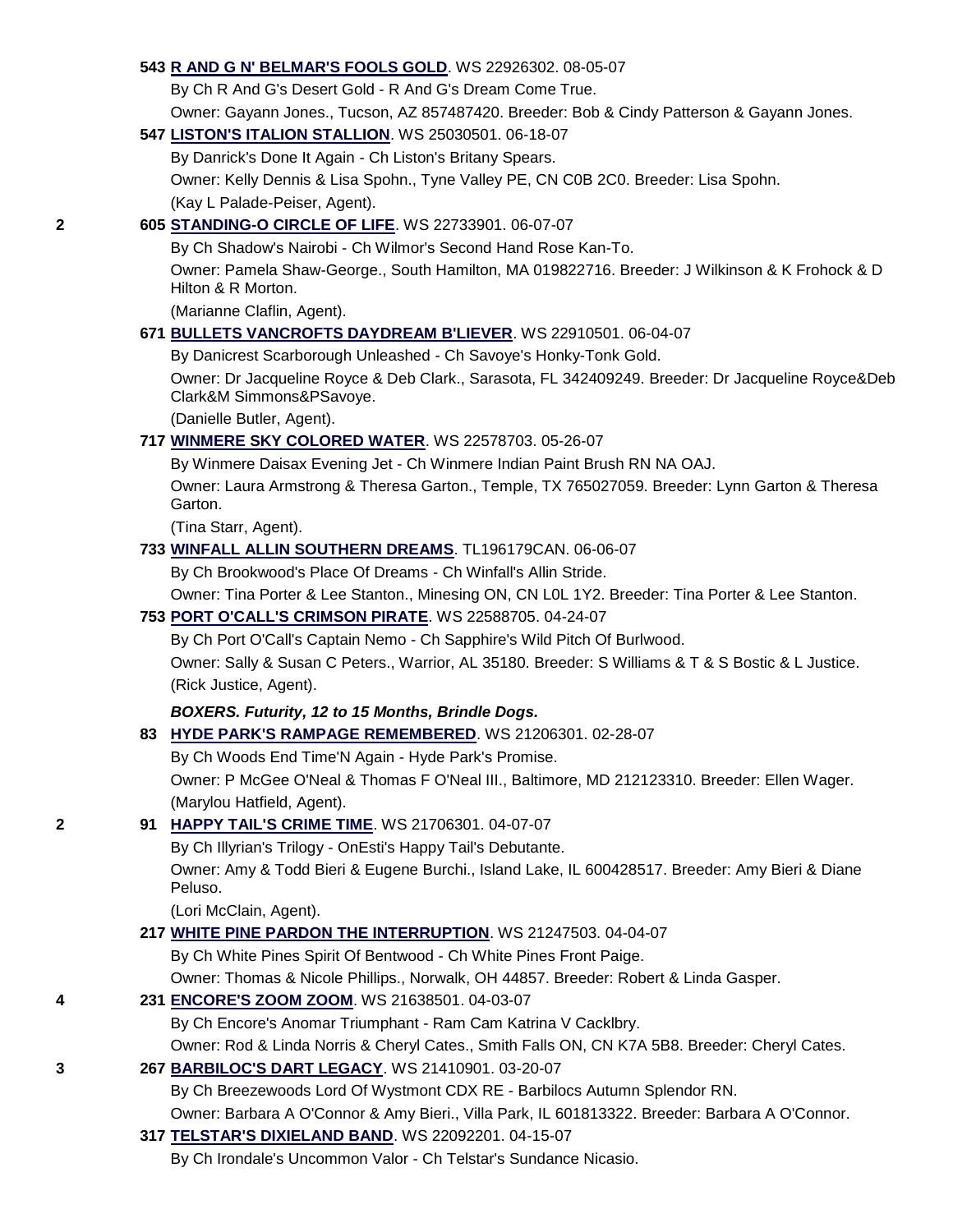Owner: Gene & Jennifer Tellier., San Diego, CA 921291219. Breeder: Jim Franzi & Anita Franzi.

|       | $100.3$ Correct and the company control of $100.6$ Correct and the correct and the correct and the correct of $\alpha$<br>469 HEART ACRE CINNRHEE HEARTS AFIRE. WS 21806602. 02-15-07 |
|-------|---------------------------------------------------------------------------------------------------------------------------------------------------------------------------------------|
|       | By Ch Logan Elm Runs At Heart Acre - Ch Heart Acre Cinnrhee B. R. Cupid.                                                                                                              |
|       | Owner: Jeff Phillips & HM Small., Stoutsville, OH 431549627. Breeder: Dr Jas & P Kilman & H M Small &<br>M Ashman.                                                                    |
| 1/BJF | 781 CAN-CIA'S HARD ACT TO FOLLOW. WS 21378801. 02-15-07                                                                                                                               |
|       | By Ch Salgray's K O Aracrest - Ch Can-Cia's Shake Your Bon Bon.                                                                                                                       |
|       | Owner: Sherry Canciamille & Joanne Kaiser., Rockford, IL 61101. Breeder: Joanne Kaiser & Katharina<br>Gatz & Sherry Canciamille.                                                      |
|       | BOXERS. Futurity, 12 to 15 Months, Fawn Dogs.                                                                                                                                         |
|       | 15 BENTBROOK'S BRING IT ON. WS 20413003. 01-12-07                                                                                                                                     |
|       | By Ch Bentbrook's Texas Trooper - Bentbrook Affect Of Sunscape.                                                                                                                       |
|       | Owner: Helen Rose & Barbara Carroll., Mississauga ON, CN L5N 5A2. Breeder: Barbara Carroll.                                                                                           |
|       | (Michael Shepherd, Agent).                                                                                                                                                            |
|       | 55 SUNDARBY'S ROUTE SIXTY-SIX. WS 21350102. 03-09-07                                                                                                                                  |
|       | By Ch Korvette's Sixty Six Sting Ray - Ch Sundarby's Liliuckalani Bropat.                                                                                                             |
|       | Owner: Dawn M Darby & Page Conrad & Jason Starr., Palm Beach Gardens, FL 334187250. Breeder:<br>Dawn M Darby.                                                                         |
|       | 249 WOODVIEW'S PASO DOBLE. WS 21804201. 04-21-07                                                                                                                                      |
|       | By Ch Woodview's Maverick - Woodview's Lasso The Moon.                                                                                                                                |
|       | Owner: Molly Bachman., Ellettsville, IN 474299101. Breeder: Molly Bachman.                                                                                                            |
|       | 479 HAPPY TAIL'S ROLLING THUNDER. WS 20954305. 03-06-07                                                                                                                               |
|       | By Ch Breezewood's Lord Of Wystmont CDX RE - Happy Tail's Copper Pennie CD RAE.                                                                                                       |
|       | Owner: Ken & Diana Galuszek & Amy Bieri., Roselle, IL 601722208. Breeder: Linda Schmidt & Amy<br>Bieri.                                                                               |
|       | (Edward Dupont, Agent).                                                                                                                                                               |
|       | 509 BIG ROCK'S BACK 2 BASICS MOONVLY. WS 21972102. 04-21-07                                                                                                                           |
|       | By Ch Moon Valley's No Foolin' - Telstar's Prudent Choice.                                                                                                                            |
|       | Owner: Anita Franzi & Jim Franzi., Nicasio, CA 94946. Breeder: Anita Franzi & Jennifer Tellier.                                                                                       |
|       | (Wendy Bettis, Agent).                                                                                                                                                                |
|       | 511 DENEVI'S RIPCURL AT RINCON. WS 23174301. 03-31-07                                                                                                                                 |
|       | By Ch Delcrest's Foolish Jester - Denevi's Absolute Ncontemptagn.                                                                                                                     |
|       | Owner: Deborah Debruycker., Vail, AZ 85641. Breeder: Catherine Denevi.                                                                                                                |
|       | (James Bettis, Agent).                                                                                                                                                                |
|       | 519 BIG ROCK'S RED ROCKER 'O TELSTAR. WS 21972101. 04-21-07                                                                                                                           |
|       | By Ch Moon Valley's No Foolin' - Telstar's Prudent Choice.                                                                                                                            |
|       | Owner: Anita Franzi & Jim Franzi., Nicasio, CA 94946. Breeder: Anita Franzi & Jennifer Tellier.                                                                                       |
|       | (James Bettis, Agent).                                                                                                                                                                |
|       | 595 WINMERE ST BENEDICT. WS 21423001. 02-27-07                                                                                                                                        |
|       | By Ch Hawk's American Dream - Winmere Black Eyed Susan RN NA NAJ.                                                                                                                     |
|       | Owner: Theresa Garton., Oklahoma City, OK 73113. Breeder: Theresa Garton & Lynn Garton.                                                                                               |
|       | 637 HI-TECH TARA'S TABACON OF DENALI. WS 22767301.05-05-07                                                                                                                            |
|       | By Ch Hi-Tech's Basic Edition - Ch Denalis Alma De La Pura Vida.                                                                                                                      |
|       | Owner: Zoila Truesdale & Barbara Grizlo & Michael Hilderbrand., Smithtown, NY 11787. Breeder: B                                                                                       |
|       | Grizlo & Z Truesdale & M Hilderbrand & S Demasi.                                                                                                                                      |
|       | (Heather Queener, Agent).                                                                                                                                                             |
|       | 661 WOODVIEW'S RUMBA AT RICO. WS 21804204. 04-21-07                                                                                                                                   |
|       | By Ch Woodview's Maverick - Woodview's Lasso The Moon.                                                                                                                                |
|       |                                                                                                                                                                                       |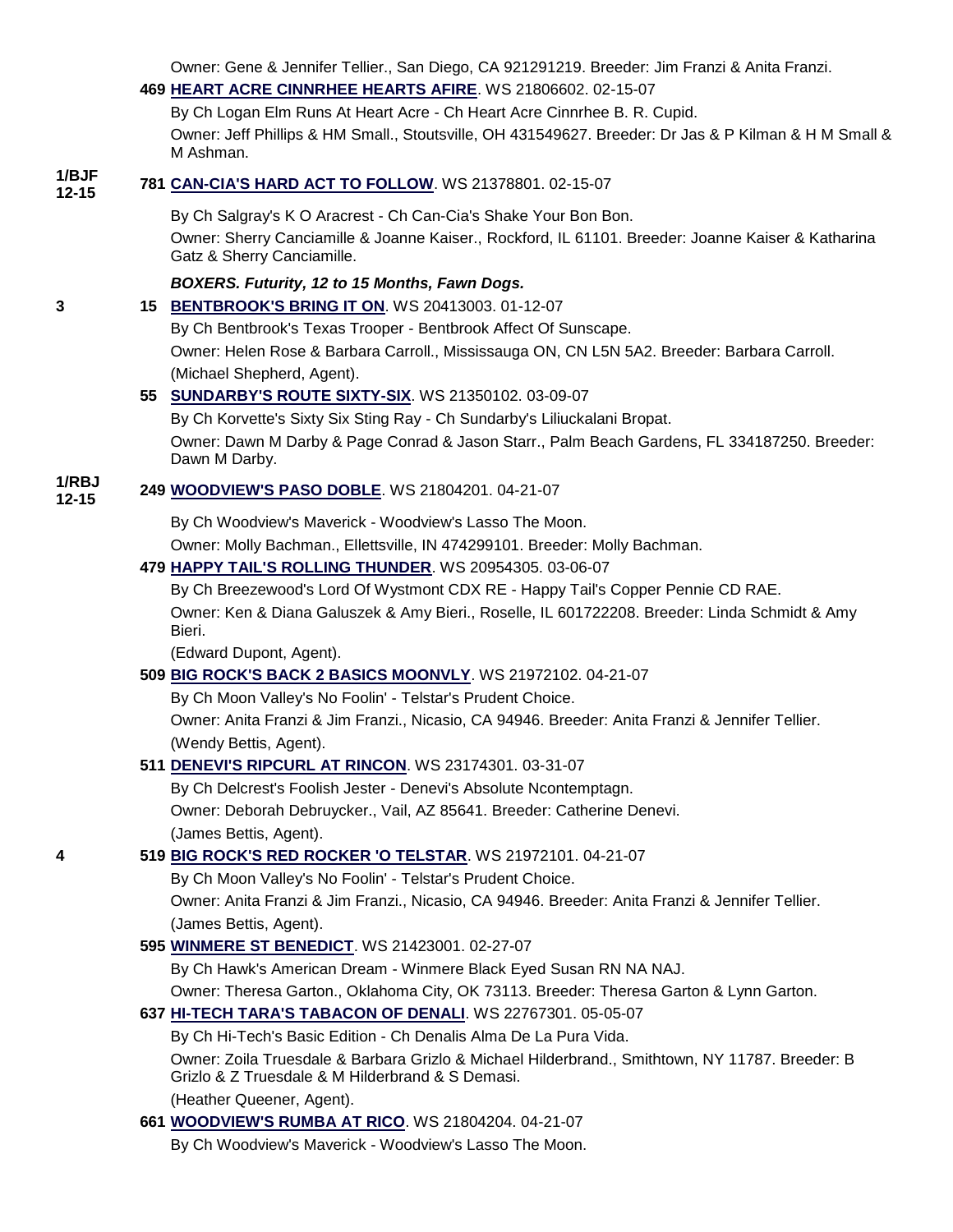Owner: Donna Purichia & Molly Bachman., Indianapolis, IN 46240. Breeder: Molly Bachman. (Jack I Brown, Agent).

### **2 761 [ENCORE ANOMAR LEGION](http://canis.infodog.com/files/bdogrsl1.prg;makc=WS_22446701;mdog=Encore_Anomar_Legion;wins=all)**. WS 22446701. 02-09-07

By Ch Turo's Overture - Ch Encore's Chianti.

Owner: Joanne M Hutchins & Cheryl Cates., Ramona, CA 920650900. Breeder: Joanne M Hutchins & Cheryl Cates.

### *BOXERS. Futurity, 15 Months & Under 18 Months, Brindle Dogs.*

### **4 41 [JANAY CRASH THE PARTY](http://canis.infodog.com/files/bdogrsl1.prg;makc=WS_21006002;mdog=Janay_Crash_The_Party;wins=all)**. WS 21006002. 12-24-06

By Ch White Pines Willie B Invited - Ch Heart Acres N Ulco Hearts Delight. Owner: Jason Barnes & Tai Barnes., River Rouge, MI 482181218. Breeder: Jeffrey R Yocca & Connie Fulco.

(Jack I Brown, Agent).

### **119 [SAVOYE'S TRIUMPH AT LATTALANE](http://canis.infodog.com/files/bdogrsl1.prg;makc=WS_21173901;mdog=Savoye_s_Triumph_At_LattaLane;wins=all)**. WS 21173901. 12-18-06

By LattaLane's Command Performance - Savoye's Cinderella Sundance. Owner: Thomas & Carol Latta., Corder, MO 640218102. Breeder: Pamela & Barbara Savoye. (Lori McClain, Agent).

### **3 171 [PANYACKS LANDMARK](http://canis.infodog.com/files/bdogrsl1.prg;makc=WS_20197703;mdog=Panyacks_Landmark;wins=all)**. WS 20197703. 01-06-07

By Ch Adeluns Wild Spirit Of Nantess - Rugby The Country Girl. Owner: Elizabeth Dahl & Erica Enders., Berlin, WI 54923. Breeder: Erica Enders. (Tessie Savage, Agent).

### **203 [DC'S INSIDE TRADER AT SHADIGEE](http://canis.infodog.com/files/bdogrsl1.prg;makc=WS_20708601;mdog=DC_s_Inside_Trader_At_Shadigee;wins=all)**. WS 20708601. 01-19-07

By Ch Summer's Blackjack Of Shadigee - Ch Primeau's Romancing The Rose. Owner: Lee & Mary Jane Nowak., Alvaton, KY 42122. Breeder: Donna & Carl Schafer. (Jack Brown, Agent).

### **313 [BAVARIA'S HEARTBREAKER](http://canis.infodog.com/files/bdogrsl1.prg;makc=WS_19857806;mdog=Bavaria_s_Heartbreaker;wins=all)**. WS 19857806. 12-09-06

By Ch Bavaria's Simply The Best - On Esti's Bavarian Destiny. Owner: Vera Kollar., Antioch, IL 60002. Breeder: Vera Kollar. (Kimberlie Steele, Agent).

### **323 [MOON VALLEY NO WORRIES FOR ME](http://canis.infodog.com/files/bdogrsl1.prg;makc=WS_21031102;mdog=Moon_Valley_No_Worries_For_Me;wins=all)**. WS 21031102. 01-22-07

By Ch Moon Valley No Worries - Moon Valley Only Me. Owner: Kimberly Robertson., Castle Rock, CO 801048956. Breeder: Nancy Schepis & Ida Baum & James & Magda Humphreys.

### **337 [WATERFALL ALL TIME RUSHER](http://canis.infodog.com/files/bdogrsl1.prg;makc=WS_19978502;mdog=Waterfall_All_Time_Rusher;wins=all)**. WS 19978502. 11-20-06

By Ch Bix-L Time's Triple Double - Ch Bayview Legal Defense. Owner: John & Lavon Wilkinson., Coppell, TX 750195913. Breeder: John & Lavon Wilkinson. (Michael Shepherd, Agent).

### **339 [WATERFALL HALL OF FAME QB](http://canis.infodog.com/files/bdogrsl1.prg;makc=WS_19978501;mdog=Waterfall_Hall_Of_Fame_QB;wins=all)**. WS 19978501. 11-20-06

By Ch Bix-L Time's Triple Double - Ch Bayview Legal Defense. Owner: John & Lavon Wilkinson., Coppell, TX 750195913. Breeder: John & Lavon Wilkinson. (Michael Shepherd, Agent).

### **515 [HEART ACRE CINNRHEE CUPID'S ARROW](http://canis.infodog.com/files/bdogrsl1.prg;makc=WS_21806601;mdog=Heart_Acre_Cinnrhee_Cupid_s_Arrow;wins=all)**. WS 21806601. 02-15-07

By Ch Logan Elm Runs At Heart Acre - Ch Heart Acre Cinnrhee BR Cupid. Owner: Dr J & PM Kilman & H Medley Small & M Ashman., Grove City, OH 431239198. Breeder: Dr J & PM Kilman & H Medley Small & M Ashman. (Christine H Baum-Bassett, Agent).

#### **1/BJ 15-18 <sup>545</sup> [MOON VALLEY FOOLIN' AROUND](http://canis.infodog.com/files/bdogrsl1.prg;makc=WS_20400501;mdog=Moon_Valley_Foolin__Around;wins=all)**. WS 20400501. 01-11-07

By Ch Moon Valley No Foolin' - Ch Rainmaker's Exquisitely Taylored. Owner: Gloria A Bower & Jack D Bower & Kay L Peiser., Port Charlotte, FL 33980. Breeder: Kay Peiser & Daniel Butler & Gregory Stevens.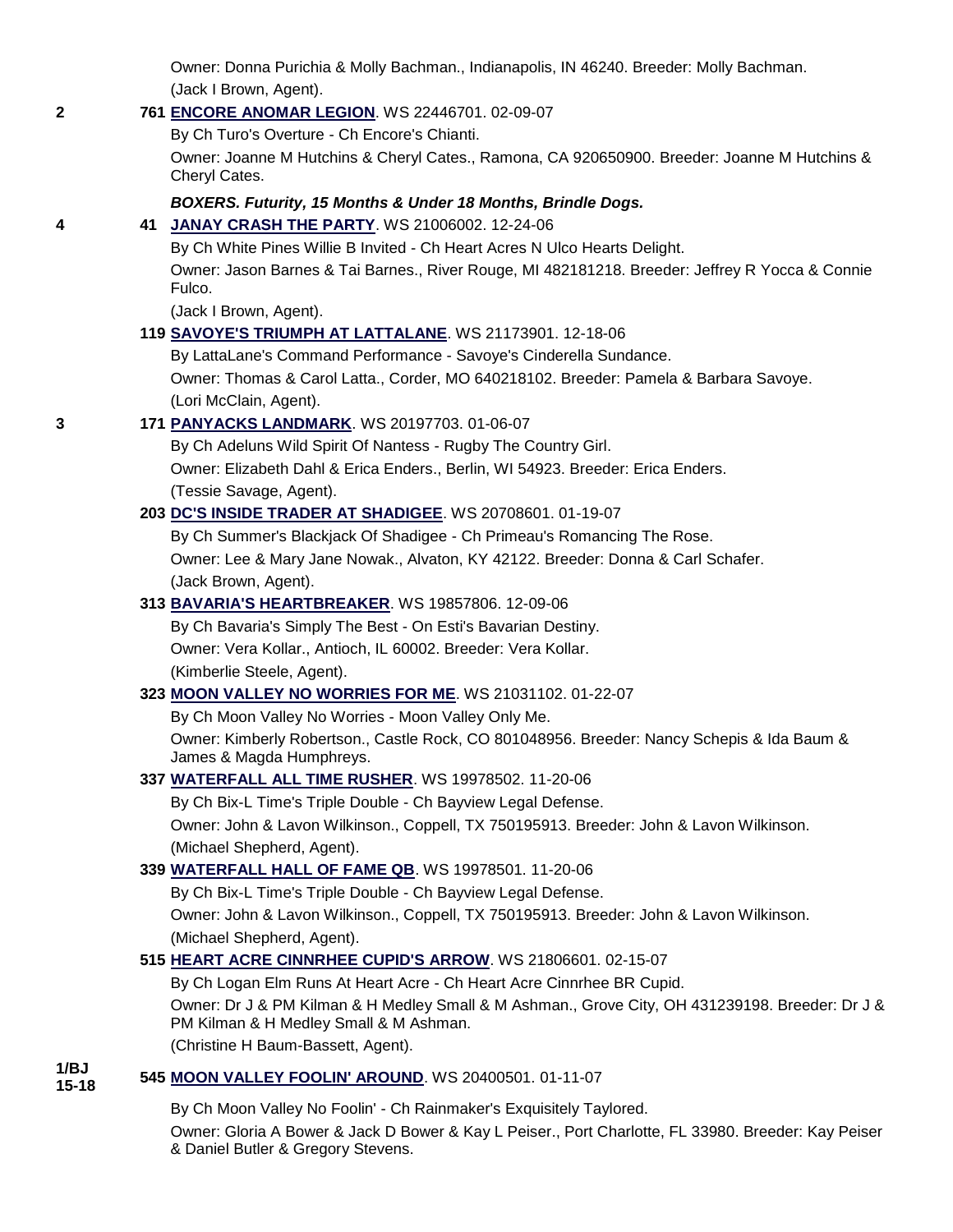#### **699 [WHITE PINE'S GRAND SLAM AT DUNNFORD](http://canis.infodog.com/files/bdogrsl1.prg;makc=WS_19692702;mdog=White_Pine_s_Grand_Slam_At_Dunnford;wins=all)**. WS 19692702. 11-20-06

By Ch White Pine's Spirit Of Bentbrook - Ch White Pine's First Edition. Owner: Christine Shackelford & Robert Gasper., Loveland, OH 451401348. Breeder: Linda & Robert Gasper.

(Jack I Brown, Agent).

# **749 [COUNTRY TIME'S HUMMING A SONG](http://canis.infodog.com/files/bdogrsl1.prg;makc=WS_20793201;mdog=Country_Time_s_Humming_A_Song;wins=all)**. WS 20793201. 01-24-07 By Ch Port Of Call's First Mate - Port Of Call's Black Diamond. Owner: Rhonda McNutt., Hartfelle, AL 35640. Breeder: Rhonda McNutt. (Rick Justice, Agent). **2 789 [HEART ACRE CINNRHEE FLYING STAR](http://canis.infodog.com/files/bdogrsl1.prg;makc=WS_21818501;mdog=Heart_Acre_Cinnrhee_Flying_Star;wins=all)**. WS 21818501. 12-12-06 By Ch Whitepine One And Only - Heart Acres Dogwood Hot Line. Owner: Dr Jas & P Kilman & H M Small & M Ashman., Grove City, OH 43123. Breeder: Dr Jas & P Kilman & H M Small & M Ashman. *BOXERS. Futurity, 15 Months & Under 18 Months, Fawn Dogs.* **169 [PANYACKS JUST JACOB](http://canis.infodog.com/files/bdogrsl1.prg;makc=WS_20197704;mdog=Panyacks_Just_Jacob;wins=all)**. WS 20197704. 01-06-07 By Ch Adeluns Wild Spirit Of Nantess - Rugby The Country Girl RN. Owner: Erica Enders., Berlin, WI 54923. Breeder: Erica Enders. (Jerry Bryant, Agent). **4 185 [CAMELIARDS EYE OF THE STORM](http://canis.infodog.com/files/bdogrsl1.prg;makc=WS_20840101;mdog=Cameliards_Eye_Of_The_Storm;wins=all)**. WS 20840101. 02-02-07 By Ch Centennial's Hurricane Force - Cameliards Stairway To Heaven. Owner: Karol Cline., Bloomfield Hills, MI 48304. Breeder: Virginia Johnson & Mary Lou Bumpus. (Genine DeMaso, Agent). **2 191 [LEMKO'S NORTHERN LIGHT](http://canis.infodog.com/files/bdogrsl1.prg;makc=WS_19476402;mdog=Lemko_s_Northern_Light;wins=all)**. WS 19476402. 11-08-06 By Shandown's Chances Are - Ch Lemko's Rising Sun. Owner: John & Nanette Hauprich., Reedville, VA 22539. Breeder: Jessica Kozel. (Christine H Baum-Bassett, Agent). **261 [BREHO MCGEE PEOPLE GET READY](http://canis.infodog.com/files/bdogrsl1.prg;makc=WS_20651503;mdog=Breho_McGee_People_Get_Ready;wins=all)**. WS 20651503. 02-03-07 By Ch Encore's Crimson Tide - Ch Breho I Bee Jam'n At Keepsake. Owner: Sherry McGee & Brenda Stuckey., Collins, MS 394280582. Breeder: C J Middlebrooks & Brenda Stuckey & Theresa Galle. (Terri Galle, Agent). **415 [BREHO NO HOLDING BACK](http://canis.infodog.com/files/bdogrsl1.prg;makc=WS_20651501;mdog=Breho_No_Holding_Back;wins=all)**. WS 20651501. 02-03-07 By Ch Encore's Crimson Tide - Ch Breho I Bee Jam'n At Keepsake. Owner: Brenda Stuckey & Theresa Galle., Jonesboro, LA 712515418. Breeder: C J Middlebrooks & Brenda Stuckey & T Galle. **3 445 [FANFARE JUST IN TIME](http://canis.infodog.com/files/bdogrsl1.prg;makc=WS_20762101;mdog=Fanfare_Just_In_Time;wins=all)**. WS 20762101. 01-12-07 By Ch Butler's This Bud's For You - Ch Fanfare Lady Marmalade. Owner: Dotti Giovanetti., Tracy, CA 95377. Breeder: Dotti Giovanetti. (James Bettis, Agent). **447 [BARGARY'S YA GOTTA PAY TA PLAY](http://canis.infodog.com/files/bdogrsl1.prg;makc=WS_20428004;mdog=Bargary_s_Ya_Gotta_Pay_Ta_Play;wins=all)**. WS 20428004. 12-28-06 By Ch Bargary's Fame And Fortune - Bargary's Timing Is Everything. Owner: Barbara & Gary Wadge., Lacombe, LA 70445. Breeder: Barbara & Gary Wadge. **601 [ADELLIN'S NANTESS TANGO BY SPIRIT](http://canis.infodog.com/files/bdogrsl1.prg;makc=WS_21115305;mdog=Adellin_s_Nantess_Tango_By_Spirit;wins=all)**. WS 21115305. 01-11-07 By Ch Bentbrooks Image Of High Noon - Ch Adellin's Annie With Luv By Bridger. Owner: Linda A Kulow., Plymouth, WI 53073. Breeder: Linda A Kulow & Nancy & Tessie Savage. **1 607 [SHADOW'S SERENGETI](http://canis.infodog.com/files/bdogrsl1.prg;makc=WS--2162601;mdog=Shadow_s_Serengeti;wins=all)**. WS--2162601. 01-31-07 By Ch Shadow's Nairobi - Brush Hill Margarita Of Shadow.

Owner: Liz Sullivan & Ellen Bradley., Fitchburg, MA 01420. Breeder: Liz Sullivan & Ellen Bradley.

**767 [BOURBONHILL'S X-ACTLY FOR ME](http://canis.infodog.com/files/bdogrsl1.prg;makc=WS_20315403;mdog=Bourbonhill_s_X-Actly_For_Me;wins=all)**. WS 20315403. 12-04-06

(Debbie Struff, Agent).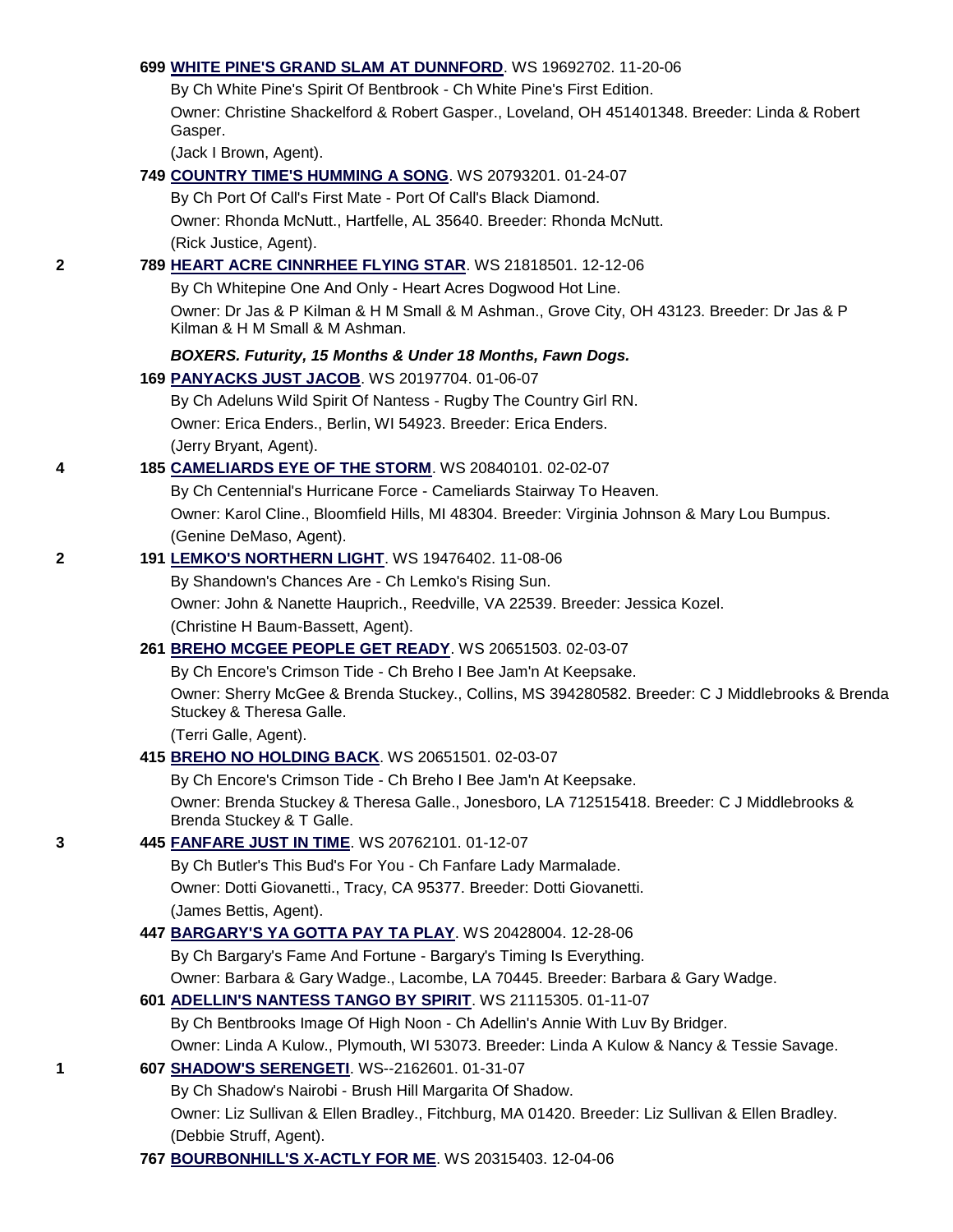By Ch Raypat's Good-N-Plenty - Bourbonhill's Vibrant Ruby.

Owner: Patricia Pavetti & Michaele Ann Sobota., Apollo, PA 156138943. Breeder: Patricia Pavetti & Michaele Ann Sobota.

(Lisa Holden, Agent).

### **783 [CAMELIARD'S TIDAL WAVE](http://canis.infodog.com/files/bdogrsl1.prg;makc=WS_20840102;mdog=Cameliard_s_Tidal_Wave;wins=all)**. WS 20840102. 02-02-07

By Ch Centennial's Hurricane Force - Cameliard's Stairway To Heaven.

Owner: V Johnson & Marylou Bumpus., Belleville, MI 48111. Breeder: V Johnson & Marylou Bumpus.

### *BOXERS. Futurity, 6 to 9 Months, Brindle Bitches.*

**A 12 [UPPERCUTS CODE RED](http://canis.infodog.com/files/bdogrsl1.prg;makc=WS_24687902;mdog=Uppercuts_Code_Red;wins=all)**. WS 24687902. 08-29-07

By Cinnrehee He Shots He Scores - Uppercuts Xtra Damara.

Owner: Jim & Francine Gillanders., Tupperville, CN N0P 2M0. Breeder: Jim & Francine Gillanders.

### **A 14 [UPPERCUTS FIST OF FURY](http://canis.infodog.com/files/bdogrsl1.prg;makc=WS_24687901;mdog=Uppercuts_Fist_Of_Fury;wins=all)**. WS 24687901. 08-29-07

By Cinrhee He Shoots He Scores - Uppercuts Xtra Damara. Owner: Jim & Francine Gillanders., Tupperville ON, CN N0P 2M0. Breeder: Jim & Francine Gillanders Nicole & Jerry Nead.

### **4 72 [MINSTREL 'N BRANDIWINE REKINDLED SPIRIT](http://canis.infodog.com/files/bdogrsl1.prg;makc=WS_23603902;mdog=Minstrel__n_Brandiwine_Rekindled_Spirit;wins=all)**. WS 23603902. 10-20-07

By Ch Bentbrook's Image Of High Noon - Minstrel's Half O' Chance.

Owner: Katherine S Nevius., Annapolis, MD 214016574. Breeder: Roberta Smith & Robert Blumberg & Katherine Nevius.

### **1 122 [RENNO'S ASPEN GOLD](http://canis.infodog.com/files/bdogrsl1.prg;makc=WS_23923302;mdog=Renno_s_Aspen_Gold;wins=all)**. WS 23923302. 10-10-07

By Ch Boxrmor N Renno Here's Johnny - Renno's Grand Manier. Owner: Hannelore Renno., Mira Loma, CA 917520003. Breeder: Hannelore Renno. (James Bettis, Agent).

#### **124 [RENNO'S FOOL'S GOLD](http://canis.infodog.com/files/bdogrsl1.prg;makc=WS_23923305;mdog=Renno_s_Fool_s_Gold;wins=all)**. WS 23923305. 10-10-07

By Ch Boxrmor N Renno Here's Johnny - Renno's Grand Manier. Owner: Hannelore Renno., Mira Loma, CA 917520003. Breeder: Hannelore Renno. (James Bettis, Agent).

### **192 [SUNCREST'S PATCH OF MOONLIGHT](http://canis.infodog.com/files/bdogrsl1.prg;makc=WS_23354404;mdog=Suncrest_s_Patch_Of_Moonlight;wins=all)**. WS 23354404. 09-29-07

By Ch Suncrest's In His Imagae - Boxerpatch's Sexy Southern Girl. Owner: Lynn Baxter & Elizabeth Barnhart., Sarasota, FL 342321726. Breeder: Dee Singleton & Kimberly Nault.

(B J Barnhart, Agent).

### **2 286 [BRAVO'S BOUCHERON](http://canis.infodog.com/files/bdogrsl1.prg;makc=WS_23483802;mdog=Bravo_s_Boucheron;wins=all)**. WS 23483802. 09-06-07

By Doll Announces Veni Vidi Vici - Ch Bravo's Night Music. Owner: Susan Finley., Crestwood, KY 40014. Breeder: Susan Finley. (Tami Mishler, Agent).

### **386 [LYNBARY'S TRU COLORS](http://canis.infodog.com/files/bdogrsl1.prg;makc=TU_194832CAN;mdog=Lynbary_s_Tru_Colors;wins=all)**. TU 194832CAN. 10-31-07

By Ch Aracrest Rewynd Holly Lane - Lynbary's Joplin.

Owner: Lynn & Barry Green., Ormstown QC, QE J0S 1K0. Breeder: Lynn Green & Barry Green. (Nora McGriskin, Agent).

### **400 [GARNSEY'S SAVOY SHIRAZ OF HABERL](http://canis.infodog.com/files/bdogrsl1.prg;makc=WS_23537404;mdog=Garnsey_s_Savoy_Shiraz_Of_Haberl;wins=all)**. WS 23537404. 08-12-07

By Haberl's Heartacre's U Got It RN - Garnsey's Fashionista.

Owner: Wendy Mayhall & JoAnn Haberl., Dunnellon, FL 34433. Breeder: Clayton G Haviland IV.

## **458 [SPECIAL K'S WINNING EDGE](http://canis.infodog.com/files/bdogrsl1.prg;makc=WS_24262102;mdog=Special_K_s_Winning_Edge;wins=all)**. WS 24262102. 10-12-07

By Ch Irondale's Jagged Edge - Special K's Move Over.

Owner: Rhonda D & Patrick P Epley., Shell Rock, IA 506709626. Breeder: Rhonda D Epley. (James Bettis, Agent).

# **556 [R AND G N' LONETREE'S MASQUERADE](http://canis.infodog.com/files/bdogrsl1.prg;makc=WS_23976802;mdog=R_And_G_N__Lonetree_s_Masquerade;wins=all)**. WS 23976802. 11-06-07 By Ch Encore Anomar Triumphant - R And G's Princess Of Lonetree. Owner: Gayann Jones., Tucson, AZ 857487420. Breeder: Cheryl Hill.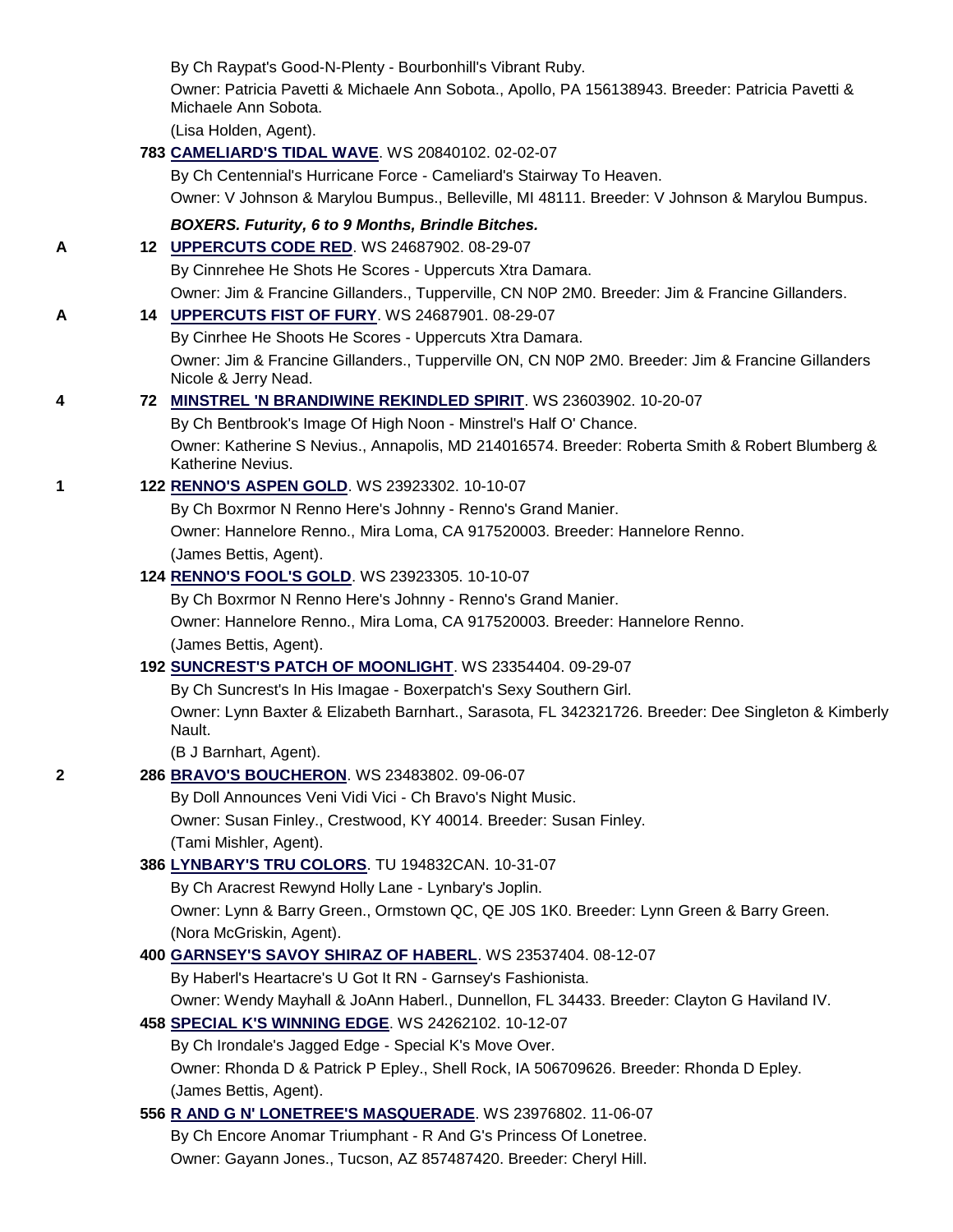#### **580 [PARASOL PENNIES FROM HEAVEN](http://canis.infodog.com/files/bdogrsl1.prg;makc=WS_23417702;mdog=Parasol_Pennies_From_Heaven;wins=all)**. WS 23417702. 09-13-07

By Parasol's Strong Will - Ch Wildwood's Priceless Parasol.

Owner: M Hennessey & L Chaplain & J Meyer & I Liotto., Pearl River, LA 70452. Breeder: M Hennessey & L Chaplain & J Meyer & I Liotto.

### **618 [FUERST'S PERSIAN QUEEN](http://canis.infodog.com/files/bdogrsl1.prg;makc=WS_23722402;mdog=Fuerst_s_Persian_Queen;wins=all)**. WS 23722402. 09-25-07

By Ch Bee-Mike's One Night Stand - Ch Fuerst's Country Star.

Owner: Gary & Peggy Fuerst., Fenton, MO 63026. Breeder: Gary & Peggy Fuerst.

### **634 [STANDING-O DREAM A LITTLE DREAM](http://canis.infodog.com/files/bdogrsl1.prg;makc=WS_23366302;mdog=Standing-O_Dream_A_Little_Dream;wins=all)**. WS 23366302. 08-15-07

By Ch Pearlisle Overnite In Memphis - Standing-O Nite Shade. Owner: Pamela Shaw-George., S Hamilton, MA 01982. Breeder: Pamela Shaw-George. (Marianne Claflin, Agent).

### **728 [ELHARLEN'S VALENTIA](http://canis.infodog.com/files/bdogrsl1.prg;makc=TU_187621CN;mdog=Elharlen_s_Valentia;wins=all)**. TU 187621CN. 10-02-07

By Elharlen's Limited Edition - Elharlen's Ocean Breez.

Owner: Eleanor & Harold Foley & Terri-Lee Cossar., South Rawdon NS, CN B0N 1Z0. Breeder: Eleanor & Harold Foley & Terri-Lee Cossar.

### **816 [BIG ROCK'S BELLA DONNA TELSTAR](http://canis.infodog.com/files/bdogrsl1.prg;makc=WS_23179901;mdog=Big_Rock_s_Bella_Donna_Telstar;wins=all)**. WS 23179901. 08-28-07

By Ch Telstar's Gorgeous George - Big Rock's Emma Of Telstar. Owner: Anita Franzi & Jim Franzi., Nicasio, CA 94946. Breeder: Anita Franzi & Jim Franzi. (Jennifer Tellier, Agent).

### **3 844 [HEART ACRE CINNRHEE ONE HOT DAY](http://canis.infodog.com/files/bdogrsl1.prg;makc=WS_23498903;mdog=Heart_Acre_Cinnrhee_One_Hot_Day;wins=all)**. WS 23498903. 08-27-07

By Ch White Pine One And Only - Heart Acres Dogwood Hot Line. Owner: Dr Jas & P Kilman & H M Small & M Ashman., Grove City, OH 43123. Breeder: Dr Jas & P Kilman & H M Small & M Ashman.

### *BOXERS. Futurity, 6 to 9 Months, Fawn Bitches.*

**8 [HI DESERT N GLENWOOD NOTORIOUS](http://canis.infodog.com/files/bdogrsl1.prg;makc=WS_23294201;mdog=Hi_Desert_N_Glenwood_Notorious;wins=all)**. WS 23294201. 08-29-07

By Ch Duba-Dae's Who's Your Daddy - Ch Glenwood N Skidoo's Scandalous.

Owner: Lauri Travis., Burns, OR 977201642. Breeder: Lauri Travis & Charles Vose.

## **52 [R AND G'S DASH OF CLASS](http://canis.infodog.com/files/bdogrsl1.prg;makc=WS_23825806;mdog=R_And_G_s_Dash_Of_Class;wins=all)**. WS 23825806. 09-28-07

By Ch Berlane's Joint Venture - Ch R And G's Arizona Wildcat.

Owner: Deb & Dave Rowe & Gayann Jones & Kathy Nygren., Fruita, CO 815219344. Breeder: Gayann Jones.

(Mitch Dunn, Agent).

### **92 [STUDIO'S MATISSE OF RAINEYLANE](http://canis.infodog.com/files/bdogrsl1.prg;makc=WS_23666205;mdog=Studio_s_Matisse_Of_Raineylane;wins=all)**. WS 23666205. 10-07-07

By Ch Studio-Raineylane DaVinci - Telstar's Majestic Glory.

Owner: Mike & Trina Ahlers., Milton, FL 325837405. Breeder: Mike & Trina Ahlers. (Jack I Brown, Agent).

### **156 [STANDING-O BACK TO THE FUTURE AT RAKLYN](http://canis.infodog.com/files/bdogrsl1.prg;makc=WS_23492901;mdog=Standing-O_Back_To_The_Future_At_Raklyn;wins=all)**. WS 23492901. 08-08-07

By Ch Raklyns High Stakes At Ivylane - Standing-O Nite Sky.

Owner: Debbie Struff & Erin Struff & Pamela Shaw-George., Bolton, CT 060437829. Breeder: Pamela Shaw-George & Kellye St John.

(Debbie Struff, Agent).

### **194 [BOXERPATCH'S BLOW 'EM AWAY](http://canis.infodog.com/files/bdogrsl1.prg;makc=WS_23354405;mdog=Boxerpatch_s_Blow__Em_Away;wins=all)**. WS 23354405. 09-29-07

By Ch Suncrest's In His Imagae - Boxerpatch's Sexy Southern Girl.

Owner: Dee Singleton & Lynn Baxter., Lakeland, FL 338102966. Breeder: Dee Singleton & Kimberly Nault.

(B J Barnhart, Agent).

### **202 [TENEBO'S J&B'S STREETWALKER](http://canis.infodog.com/files/bdogrsl1.prg;makc=WS_23478705;mdog=Tenebo_s_J&B_s_Streetwalker;wins=all)**. WS 23478705. 08-11-07

By Ch Yankees Hi Tech Wrangler - Ch Yankees Homecoming.

Owner: Jan Fournier & Sandra Calkins Towne., Winsted, CT 060983602. Breeder: Elizabeth Cloonan. (Carmen N Skinner, Agent).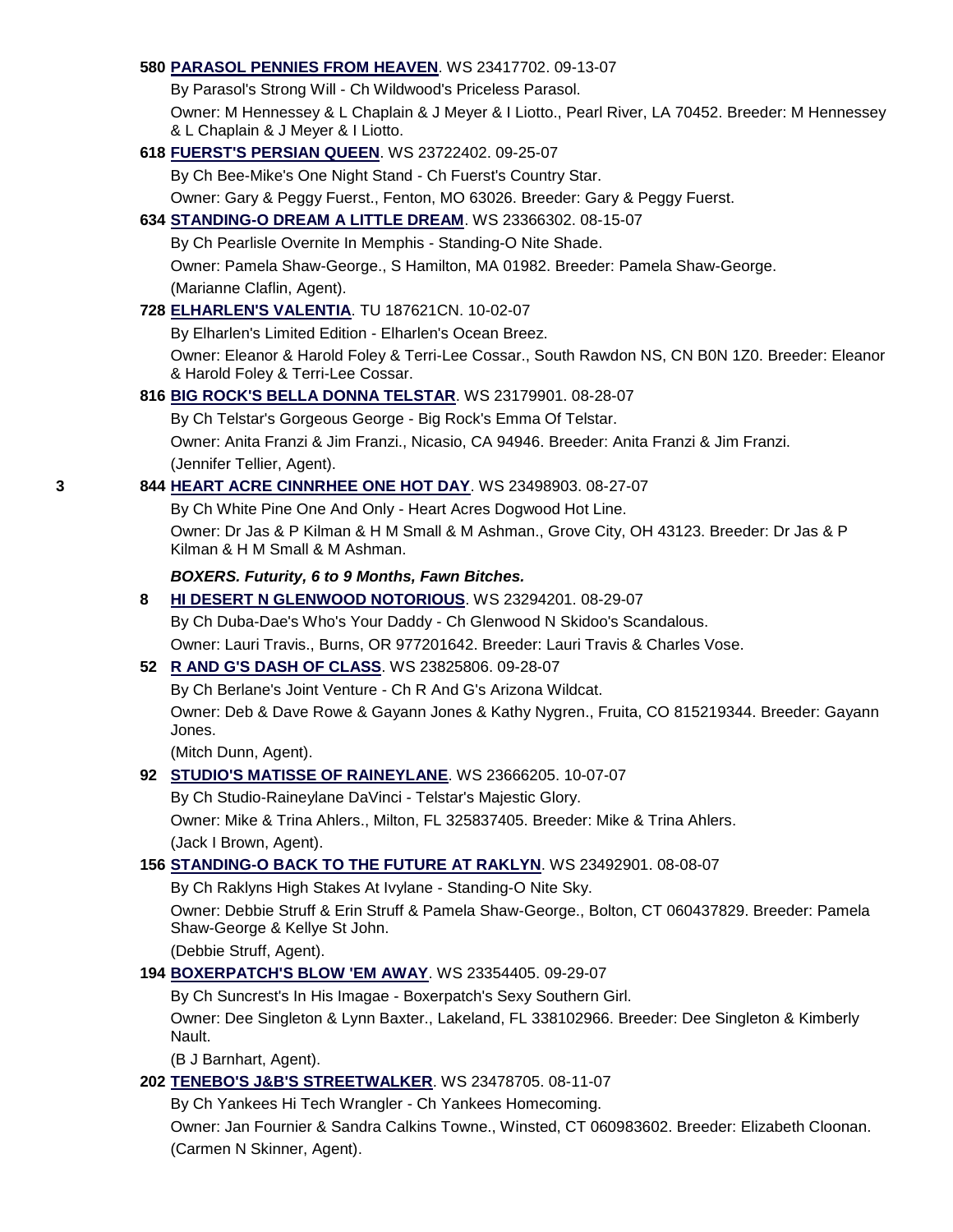|      | 236 CACHET'N JUSTA'S UNFORGETTABLE. WS 23285101. 09-08-07                                                                                |
|------|------------------------------------------------------------------------------------------------------------------------------------------|
|      | By Ch Turo's Overture - Ch Cachet's Oh So Wicked.                                                                                        |
|      | Owner: Len Magowitz & L Tibbitts-Ridings., Troy, NY 12180. Breeder: Kim Robertson & Len Magowitz.                                        |
|      | 330 SOLIDROCK'S RIDING ON A CLOUD JUBILEE. WS 23778907. 10-12-07                                                                         |
|      | By Ch Masues Out Of Luck - Ch Korvette's Porsha.                                                                                         |
|      | Owner: Eva Leeman., Church Hill, TN 376424475. Breeder: Eva Leeman & K Page Conrad.                                                      |
| A    | 362 CABERNETS SWEET SENSATION. WS 22972602. 08-12-07                                                                                     |
|      | By Ch Suncrests I'm The Man - Ch Cabernets Sweet Obsession.                                                                              |
|      | Owner: Charla Goudeau., Napa, CA 945585518. Breeder: Owner.                                                                              |
|      | (Mr Gary Steele, Agent).                                                                                                                 |
|      | 368 MOJAVE CREST'S WALKIN AFTER MIDNIGHT. WS 23361101. 08-18-07                                                                          |
|      | By Ch Bix-L's Ricochet To Greyhawk - Ch Mojave Crest's Eye Candy.                                                                        |
|      | Owner: Suzanne Aline Playter & Cheryl Wagner., Palmdale, CA 935913110. Breeder: Suzanne Aline<br>Playter & Cheryl Wagner.                |
|      | (James Bettis, Agent).                                                                                                                   |
|      | 474 BARGARY'S SIMPLY IRRESISTABLE. WS 25171701. 11-05-07                                                                                 |
|      | By Ch Bargary's Cadsome My Shadow - Bargary's Timing Is Everything.                                                                      |
|      | Owner: Barbara & Gary Wadge., Lacombe, LA 70445. Breeder: Barbaa & Gary Wadge.                                                           |
|      | (Terri Galle, Agent).                                                                                                                    |
|      | 476 BARGARY'S CADSOME SIMPLY IRRESISTABLE. WS 25171702. 11-05-07                                                                         |
|      | By Ch Bargary's Cadsome My Shadow - Bargary's Timing Is Everything.                                                                      |
|      | Owner: Patsy & Aubry Griggs & Barbara Wadge., West Monroe, LA 71291. Breeder: Barbara & Gary<br>Wadge.                                   |
|      | 516 WESTHAVEN'S HEART ON FIRE. WS 23752601. 10-19-07                                                                                     |
|      | By Rosewood Suncrest Heart Breaker - Ch Sharledar's Divine Miss M.                                                                       |
|      | Owner: Dave & Tami Westendorf., Powder Springs, GA 301274299. Breeder: Dave & Tami Westendorf &<br>Sharon Darby.                         |
|      | (Tami Mishler, Agent).                                                                                                                   |
|      | 554 KREYON'S APPLAUSE. WS 24077002. 10-29-07                                                                                             |
|      | By Ch Raklyns Showboat - Kreyon's Vivacious Raquel.                                                                                      |
|      | Owner: Margaret O Krey., Westminster, MD 21157. Breeder: Margaret O Krey.                                                                |
| 1/BP | (Christine H Baum-Bassett, Agent).                                                                                                       |
| 6-9  | 572 STRAWBERRY'S MAJOR DECISION. WS 22845601. 08-16-07                                                                                   |
|      | By Ch Strawberry's Medalist - Ch Blythe Spirit Soto.                                                                                     |
|      | Owner: Bruce E & Judith T Voran., Strawberry, AZ 85544. Breeder: Bruce E & Judith T Voran.                                               |
| 2    | 578 BRIARHILL COPPER PENNY FROM PARASOL. WS 23417703. 09-13-07                                                                           |
|      | By Parasol's Strong Will - Ch Wildwood's Priceless Parasol.                                                                              |
|      | Owner: J Meyer & M Hennessey & L Chaplain & I Liotto., Franklinton, LA 70438. Breeder: M Hennessey<br>& L Chaplain & J Meyer & I Liotto. |
|      | 602 KOH-I-NOR'S APHRODITE. WS 23719401. 10-18-07                                                                                         |
|      | By Ch Belco's Get Yomota Runnin' - PJs WoodsEnd Koh-I-Nor.                                                                               |
|      | Owner: Roy & Frances Hiltermann., Crowston, RI 029200943. Breeder: Roy & Frances Hiltermann & J<br>Pietrantonio.                         |
|      | (Elizabeth Coviello-Davis, Agent).                                                                                                       |
|      | 608 NANTESS GET R DONE AT ADELLINS. WS 23820206. 10-06-07                                                                                |
|      | By Ch Nantess Royal Flush - Ch Draco Y Nantess Dance.                                                                                    |
|      | Owner: Nancy & Tessie Savage., Table Grove, IL 61482. Breeder: Nancy & Tessie Savage & Linda<br>Kulow.                                   |
|      | 684 SERGIO'S HIGH TAILIN TO TEXAS. WS 24211202. 11-04-07                                                                                 |
|      | By Ch Raklyns High Stakes At Ivylane - Sergios Ginger Lynn IV.                                                                           |

**1/BP 6-9**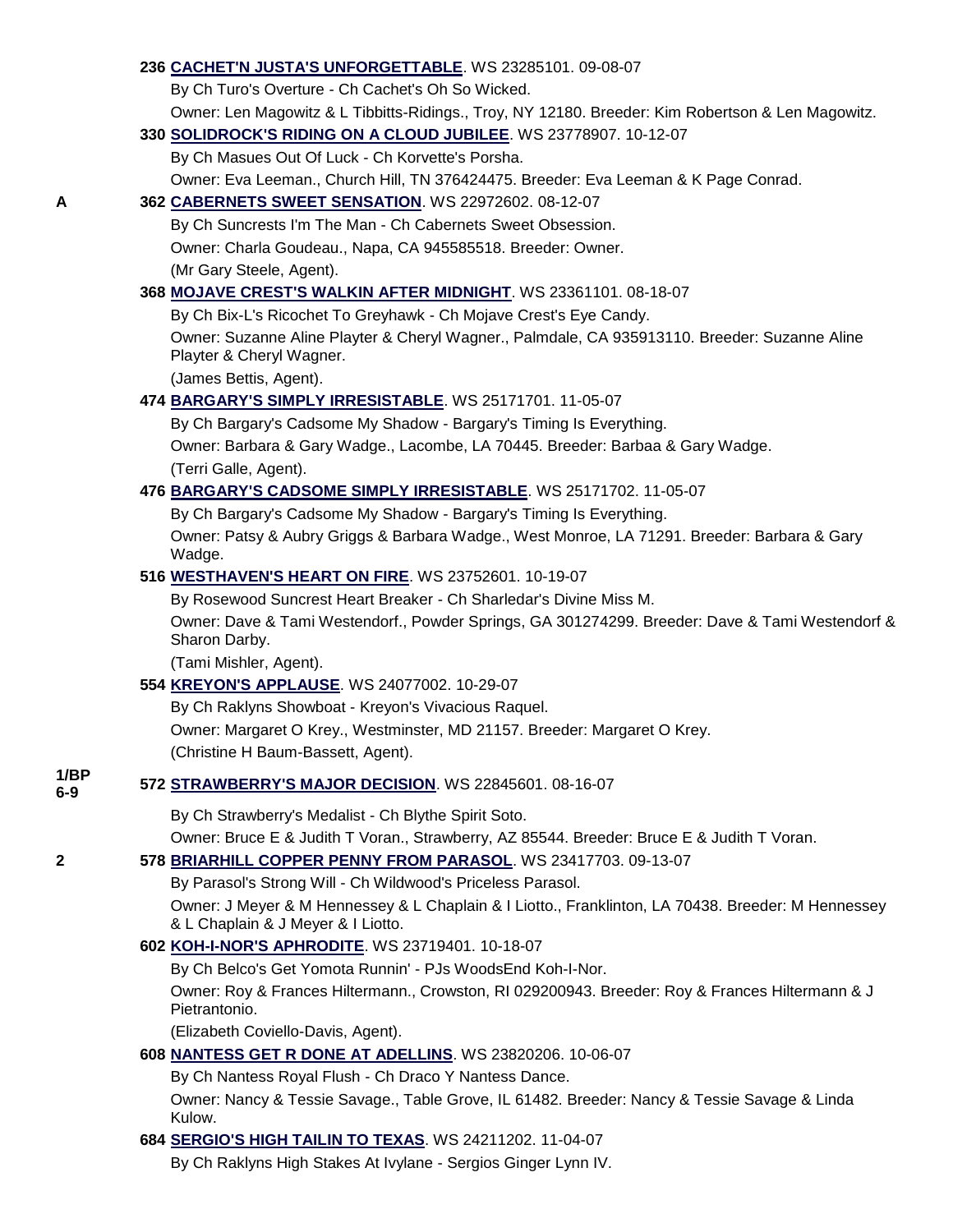Owner: Sherry Wilmot & Tina Starr., Paradise, TX 760732232. Breeder: Nancy Sergio.

### **3 696 [WESTHAVEN N NIVEK'S GRATEFUL HEART](http://canis.infodog.com/files/bdogrsl1.prg;makc=WS_23752602;mdog=Westhaven_N_Nivek_s_Grateful_Heart;wins=all)**. WS 23752602. 10-19-07

By Rosewood Suncrest Heart Breaker - Ch Sharledar's Divine Miss M. Owner: Jean Marie Burkhamer & Tami Westendorf., Rock Hill, SC 297322350. Breeder: David Westendorf & Tami Westendorf & Sharon Darby.

### **A 724 [ELHARLEN'S SWEET HOME ALABAMA](http://canis.infodog.com/files/bdogrsl1.prg;makc=TU_187629CN;mdog=Elharlen_s_Sweet_Home_Alabama;wins=all)**. TU 187629CN. 10-04-07

By Elharlen's Simpatico - Elharlen's Buena Vista.

Owner: Terri-Lee Cossar., South Rawdon NS, CN B0N 1Z0. Breeder: Eleanor & Harold Foley & Terri-Lee Cossar.

### **730 [ELHARLEN'S WINNING EDGE](http://canis.infodog.com/files/bdogrsl1.prg;makc=TU_187627CN;mdog=Elharlen_s_Winning_Edge;wins=all)**. TU 187627CN. 10-04-07

By Elharlen's Simpatico - Elharlen's Buena Vista.

Owner: Eleanor & Harold Foley & Terri-Lee Cossar., South Rawdon, NS B0N 1Z0. Breeder: Eleanor & Harold Foley & Terri-Lee Cossar.

### **4 828 [HIGO'S FORGET-ME-NOT](http://canis.infodog.com/files/bdogrsl1.prg;makc=WS_23130702;mdog=Higo_s_Forget-Me-Not;wins=all)**. WS 23130702. 08-18-07

By Ch Breezewoods Lord Of Wystmont - Higo's Sweet Memories. Owner: Edward Hidalgo., Crete, IL 60417. Breeder: Dawn Schindler & Edward Hidalgo. (Michael Shepherd, Agent).

### *BOXERS. Futurity, 9 to 12 Months, Brindle Bitches.*

### **A 54 [CONQUEST-ROSEND'S RICH GIRL](http://canis.infodog.com/files/bdogrsl1.prg;makc=WS_22686701;mdog=Conquest-Rosend_s_Rich_Girl;wins=all)**. WS 22686701. 05-19-07

By Ch Berlane-Rosend's Tribute To B K - Ch Backwoods-Conquest's Little Ms. Magic.

Owner: Jerry & Lynda Yon & Bob & Debbie White., Tracy, CA 953779119. Breeder: Bob & Debbie White & Sarah South.

(Kimberlie Steele-Gamero, Agent).

### **104 [LYNBARY'S TEMPTATION](http://canis.infodog.com/files/bdogrsl1.prg;makc=TN_194929CAN;mdog=Lynbary_s_Temptation;wins=all)**. TN 194929CAN. 07-10-07

By Ch Jems Rock The House - Lynbary's Sequel.

Owner: Rick Arruda., Boucherville QC, CN J4B 7V1. Breeder: Rick Arruda & Barry Green-Lynbary's Boxer.

### **A 112 [CONQUEST'S-ROSEND'S LITTLE MS BEHAVIN'](http://canis.infodog.com/files/bdogrsl1.prg;makc=WS_22686703;mdog=Conquest_s-Rosend_s_Little_Ms_Behavin_;wins=all)**. WS 22686703. 05-19-07

By Ch Berlane-Rosend's Tribute To B.K. - Ch Backwoods-Conquest's Little Ms. Magic. Owner: Bob & Debbie White & Jerry & Lynda Yon., Tracy, CA 953049200. Breeder: Debbie & Bob White & Sarah South.

(Kimberlie Steele-Gamero, Agent).

### **206 [NASTINAN'S TEMPEST](http://canis.infodog.com/files/bdogrsl1.prg;makc=WS_22709601;mdog=Nastinan_s_Tempest;wins=all)**. WS 22709601. 07-24-07

By Ch Nastinan's Quicksilver - Nastinan's Odalesque.

Owner: Deborah J Marshall., East Aurora, NY 140521215. Breeder: Deborah J Marshall. (Cindy Crawford-Gorath, Agent).

### **1 222 [KEILANN'S KISS GOODKNIGHT](http://canis.infodog.com/files/bdogrsl1.prg;makc=WS_23082802;mdog=Keilann_s_Kiss_GoodKnight;wins=all)**. WS 23082802. 08-01-07

By Ch Belco's LongKiss GoodKnight - Keilann's Newfound Legacy.

Owner: Sandra U Gaynor., East Freetown, MA 02717. Breeder: Sandra U Gaynor.

### **224 [KEILANN'S KISS IN THE DARK](http://canis.infodog.com/files/bdogrsl1.prg;makc=WS_23082803;mdog=Keilann_s_Kiss_In_The_Dark;wins=all)**. WS 23082803. 08-01-07

By Ch Belco's LongKiss GoodKnight - Keilann's Newfound Legacy.

Owner: Sandra U Gaynor., East Freetown, MA 02717. Breeder: Sandra U Gaynor.

### **242 [SCARBOROUGH PETRIE NONPAREIL](http://canis.infodog.com/files/bdogrsl1.prg;makc=WS_22701305;mdog=Scarborough_Petrie_Nonpareil;wins=all)**. WS 22701305. 06-07-07

By Ch Regalis Southern Man At J-ME - Petrie's First Mate CD RN. Owner: Virginia Zurflieh & Claudia Tremblay., Plant City, FL 335655247. Breeder: Jean & Alex Shields & Virginia Zurflieh.

(Danielle Butler, Agent).

### **4 264 [SHARLEDAR N TRIPLE CROWN SIMPLY MAGIC](http://canis.infodog.com/files/bdogrsl1.prg;makc=WS_22792301;mdog=Sharledar_N_Triple_Crown_Simply_Magic;wins=all)**. WS 22792301. 07-28-07

By Ch Triple Crown's Prince Of Thieves - Ch Sharledar's Simply Divine. Owner: William Sylvester & Sharon Darby., Coatesville, PA 193204171. Breeder: Sharon Darby.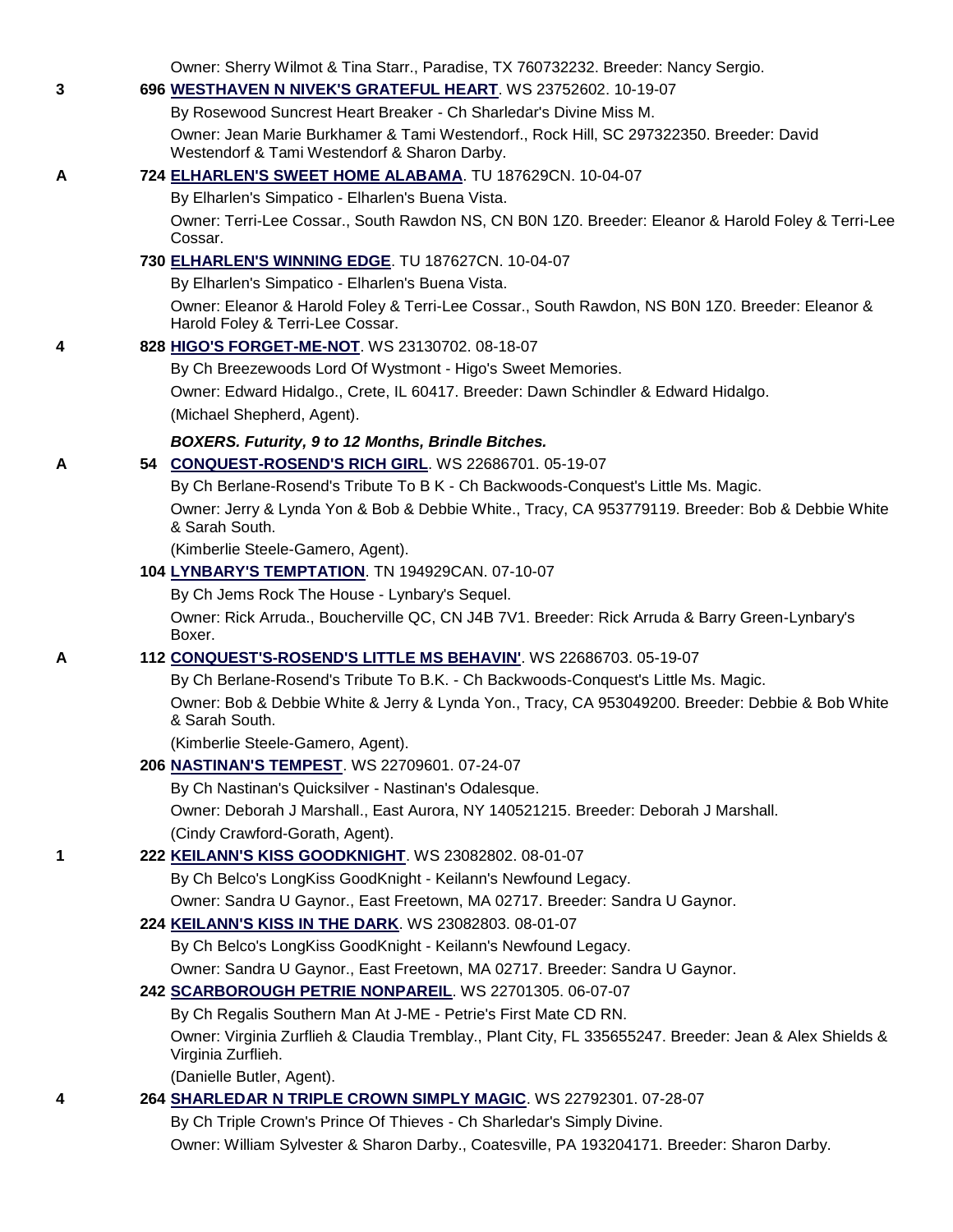(Carmen N Skinner, Agent).

| A           | 300 SHARLEDAR'S DOUBLE TAKE. WS 22766601. 08-04-07                                                                      |
|-------------|-------------------------------------------------------------------------------------------------------------------------|
|             | By Ch Kee's Double Image - Sharledar's Bella Bambino.                                                                   |
|             | Owner: Sharon Darby., Dillsboro, IN 47018. Breeder: Sharon Darby.                                                       |
|             | (Tami Mishler, Agent).                                                                                                  |
| $\mathbf 2$ | 354 DAYBYDAY TIME WELL WASTED. WS 22997002. 06-24-07                                                                    |
|             | By Ch Belco's Get Yomota Runnin - Ch Belco's Just Imagine Daybyday.                                                     |
|             | Owner: Josh Weidman & Linsey Morsch & Donna Day., Dansville, NY 144379126. Breeder: Paige &<br>Donna Day.               |
|             | 504 FALMARK'S SAMBA. WS 22835904. 05-31-07                                                                              |
|             | By Ch Turo's Overture - Ch Avalon's Jitterbug.                                                                          |
|             | Owner: Dana Penney & Randall Davis., Weston, MA 024932207. Breeder: Laura Cuthbert & Norra<br>Hansen & Daniel Buckwald. |
| 3           | 542 MARBURL'S OPA. WS 22394302. 05-21-07                                                                                |
|             | By Ch Marburl's Hidalgo - Ch Renno's Believe In Magic.                                                                  |
|             | Owner: Hannelore Renno., Mira Loma, CA 917520003. Breeder: Hannelore & Ramona Renno.                                    |
|             | (James Bettis, Agent).                                                                                                  |
|             | 588 KELLY'S ILLICIT AFFAIR. WS 22548601. 05-21-07                                                                       |
|             | By Ch Shalsade's Fast To The Finish - Ch Kelly That's What Friend R For.                                                |
|             | Owner: Susan Kelly., Kenner, LA 70062. Breeder: Susan Kelly.                                                            |
|             | 656 GARNSEY'S OCTOBER ROAD. WS 23270201. 07-28-07                                                                       |
|             | By Garnsey's Eternal - Ch Banta's Razzledazzle Rosewood.                                                                |
|             | Owner: Clayton G Haviland IV., West Palm Beach, FL 334181853. Breeder: Clayton G Haviland IV.                           |
|             | 692 AMITY HALL IT'S MY PARTY. WS 23235404. 07-16-07                                                                     |
|             | By Ch Amity Hall's All About Me - Ch Amity Hall's JuJube.                                                               |
|             | Owner: Beth Downey., Stevensville, MD 216663528. Breeder: Beth Downey.                                                  |
|             | (Jack I Brown, Agent).                                                                                                  |
|             | 744 GC'S TAKE THE MONEY AND RUN. WS 22025901. 05-26-07                                                                  |
|             | By Ch GC's N Jazz Know When To Hold 'Em - GC's Brilliant Elegance.                                                      |
|             | Owner: Cindy Yaeger & Glenn Yaeger., Marengo, OH 43334. Breeder: Cindy Yaeger & Glenn Yaeger.                           |
|             | (Jack I Brown, Agent).                                                                                                  |
|             | BOXERS. Futurity, 9 to 12 Months, Fawn Bitches.                                                                         |
| A           | 34 <b>GLOBAL LET IT BE AT FAIRVIEW.</b> WS 23593102. 07-07-07                                                           |
|             | By Global Mayhem At Minstrel - Faerdorn Sheer Magic.                                                                    |
|             | Owner: Katrina Medved & Kti Jensen & Judie Cook., Masontown, PA 154612447. Breeder: Kti Jensen &<br>Katherine Nevius.   |
|             | 36 ENSIGN'S FUTURA VITA OF TYBRUSHE. WS 23115203. 06-07-07                                                              |
|             | By Ch Elharlen's Your Choice - Ch Denbar's Dolce Vita.                                                                  |
|             | Owner: Sheila McAvoy & Darren Lovely & Annette Clark., Dewinton, CN T0L 0X0. Breeder: Annette Clark<br>& Shay Pischke.  |
| 4           | 66 ENSIGN'S AMORE DI VITA. WS 23115202. 06-07-07                                                                        |
|             | By Ch Elharlen's Your Choice - Ch Denbar's Dolce Vita.                                                                  |
|             | Owner: Sue Gubernatis & Annette Clark., Forest Hill, MD 210501604. Breeder: Annette Clark.                              |
|             | (Marylou Hatfield, Agent).                                                                                              |
|             | 68 BLISS' WINSOME LASS. WS 22539801. 06-28-07                                                                           |
|             | By Ch Berlane-Rosend's Tribute To B.K. - Ch Bliss' Misty Mountain.                                                      |
|             | Owner: Jamie & Sandi Bliss., Santa Rosa, CA 954019199. Breeder: Jamie & Sandi Bliss.                                    |
|             | (Kimberlie Steele, Agent).                                                                                              |
| A           | 208 NASTINAN'S TEMPTATION. WS 22709602. 07-24-07                                                                        |
|             | By Ch Nastinan's Quicksilver - Nastinan's Odalesque.                                                                    |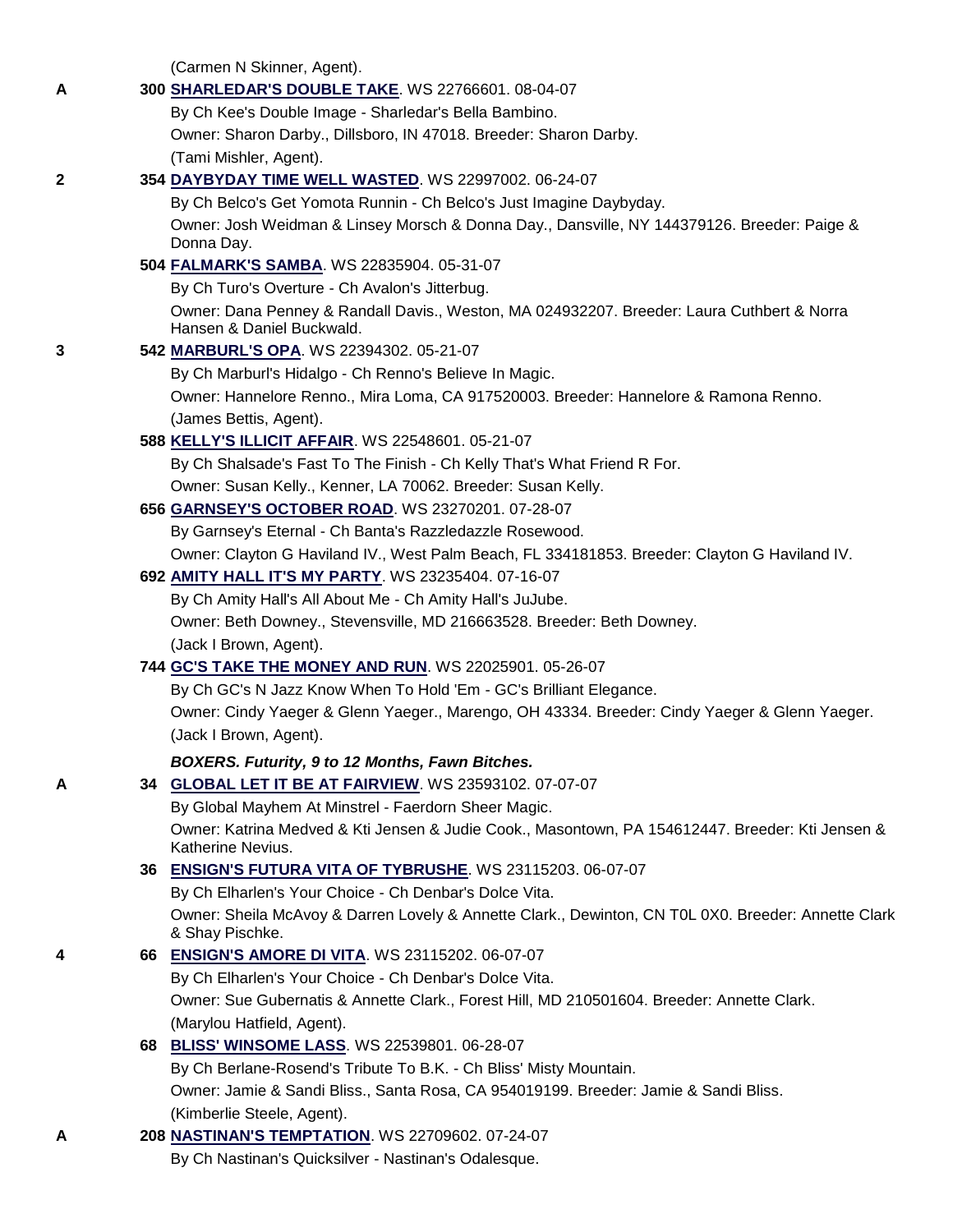Owner: Deborah J Marshall., East Aurora, NY 140521215. Breeder: Deborah J Marshall. (Cindy Crawford-Gorath, Agent). **2 244 [WILMORKANTO FELL THE LOVE TONITE](http://canis.infodog.com/files/bdogrsl1.prg;makc=WS_22733903;mdog=WilmorKanto_Fell_The_Love_Tonite;wins=all)**. WS 22733903. 06-07-07 By Ch Shadow's Nairobi - Ch Wilmor's Second Hand Rose Kan-To. Owner: Jane Wilkinson & Kathy Frohock & Richard Morton., Springfield, MA 011042737. Breeder: Jane Wilkinson & Kathy Frohock & Richard Morton & Debbi. (Marianne Tuni Claflin, Agent). **1/RBP 9-12 <sup>302</sup> [SHARLEDAR'S SIMPLY DE-LOVELY](http://canis.infodog.com/files/bdogrsl1.prg;makc=WS_22792304;mdog=Sharledar_s_Simply_De-Lovely;wins=all)**. WS 22792304. 07-28-07 By Ch Triple Crown's Prince Of Thieves - Ch Sharledar's Simply Divine. Owner: Sharon Darby., Dillsboro, IN 47018. Breeder: Sharon Darby. (Tami Mishler, Agent). **378 [WINFALL BROOKWOOD STYLED DREAM](http://canis.infodog.com/files/bdogrsl1.prg;makc=TJ_197875CAN;mdog=Winfall_Brookwood_Styled_Dream;wins=all)**. TJ 197875CAN. 05-28-07 By Ch Brookwood's Place Of Dreams - Winfall's I've Got Style. Owner: R T Hansel & B Glen & D McCarroll & L Brooks., Lexington, KY 405172027. Breeder: Tina Porter. (Tami Mishler, Agent). **412 [VANCROFT BULLETINTHENIKKOFTIME](http://canis.infodog.com/files/bdogrsl1.prg;makc=WS_22910508;mdog=Vancroft_Bulletinthenikkoftime;wins=all)**. WS 22910508. 06-04-07 By Danicrest Scarborough Unleashed - Ch Savoye's Honky-Tonk Gold. Owner: Donna Butler & Anji Surran & Debi Bedford., Stanwood, IA 523379675. Breeder: Dr Jacqueline Royce & D Clark. (Tess Savage, Agent). **A 464 [EWO'S VIRGINIA KORVETTE](http://canis.infodog.com/files/bdogrsl1.prg;makc=WS_22896403;mdog=EWO_s_Virginia_Korvette;wins=all)**. WS 22896403. 07-19-07 By Ch Korvette's Sixty Six Sting Ray - EWO's Party Girl. Owner: K Page Conrad., Hoboken, GA 31542. Breeder: Earl W Overstreet. **A 498 [DAYBREAK'S GLAMOROUS](http://canis.infodog.com/files/bdogrsl1.prg;makc=WS_22781104;mdog=Daybreak_s_Glamorous;wins=all)**. WS 22781104. 07-30-07 By Ch Ein-Von's Causin Kaos - Ch Artistry's Give Me S'more Loven. Owner: Ann Russell & Kimberlie Steele-Gamero., El Centro, CA 922439107. Breeder: Ann Russell & Kimberlie Steele-Gamero. **502 [FALMARK'S FOX-TROT](http://canis.infodog.com/files/bdogrsl1.prg;makc=WS_22835901;mdog=Falmark_s_Fox-Trot;wins=all)**. WS 22835901. 05-31-07 By Ch Turo's Overture - Ch Avalon's Jitterbug. Owner: Laura Cuthbert., Watertown, MA 024721010. Breeder: Laura Cuthbert & Norra Hansen & Daniel Buchwald. **518 [CINNAMON TIME TRAVELER](http://canis.infodog.com/files/bdogrsl1.prg;makc=WS_21925203;mdog=Cinnamon_Time_Traveler;wins=all)**. WS 21925203. 05-30-07 By Ch Bjay's Traveling Man - Cinnamon-Pawprint Expose'. Owner: Robert & Phylis Snyder., Twin Lake, MI 494579490. Breeder: Robert & Phylis Snyder & Christina Ghimenti. (Jack I Brown, Agent). **558 [EVERYBODY'S IRISH SUMMER GOLD](http://canis.infodog.com/files/bdogrsl1.prg;makc=WS_23142101;mdog=Everybody_s_Irish_Summer_Gold;wins=all)**. WS 23142101. 07-26-07 By Everbody's Irish Riches - Everybody's Irish Ginger Gold. Owner: Suzanne B Workman., Westminster, MD 21158. Breeder: Shirley Beaser & Mrs Suzanne Workman. (Christine H Baum-Bassett, Agent). **708 [VANCROFT'S BULLETS GLAMOROUS](http://canis.infodog.com/files/bdogrsl1.prg;makc=WS_22910502;mdog=Vancroft_s_Bullets_Glamorous;wins=all)**. WS 22910502. 06-04-07 By Danicrest Scarborough Unleashed - Ch Savoye's Honky-Tonk Gold. Owner: Deb Clark & Dr Jacqueline Royce & M Simmons., Guyton, GA 313124534. Breeder: Dr Jacqueline Royce & Deb Clark & M Simmons & P Savoye. (Danielle Butler, Agent). **JUDG 712 [VANCROFT'S BULLETS'S MISS B'HAVEN](http://canis.infodog.com/files/bdogrsl1.prg;makc=WS_22910503;mdog=Vancroft_s_Bullets_s_Miss_B_haven;wins=all)**. WS 22910503. 06-04-07 By Daniecrest Scarborough Unleashd - Ch Savoye's Honky Tonk Gold.

Owner: Debbie Clark & Dr Jacqueline Royce & M Simmons., Guyton, GA 313124534. Breeder: Debbie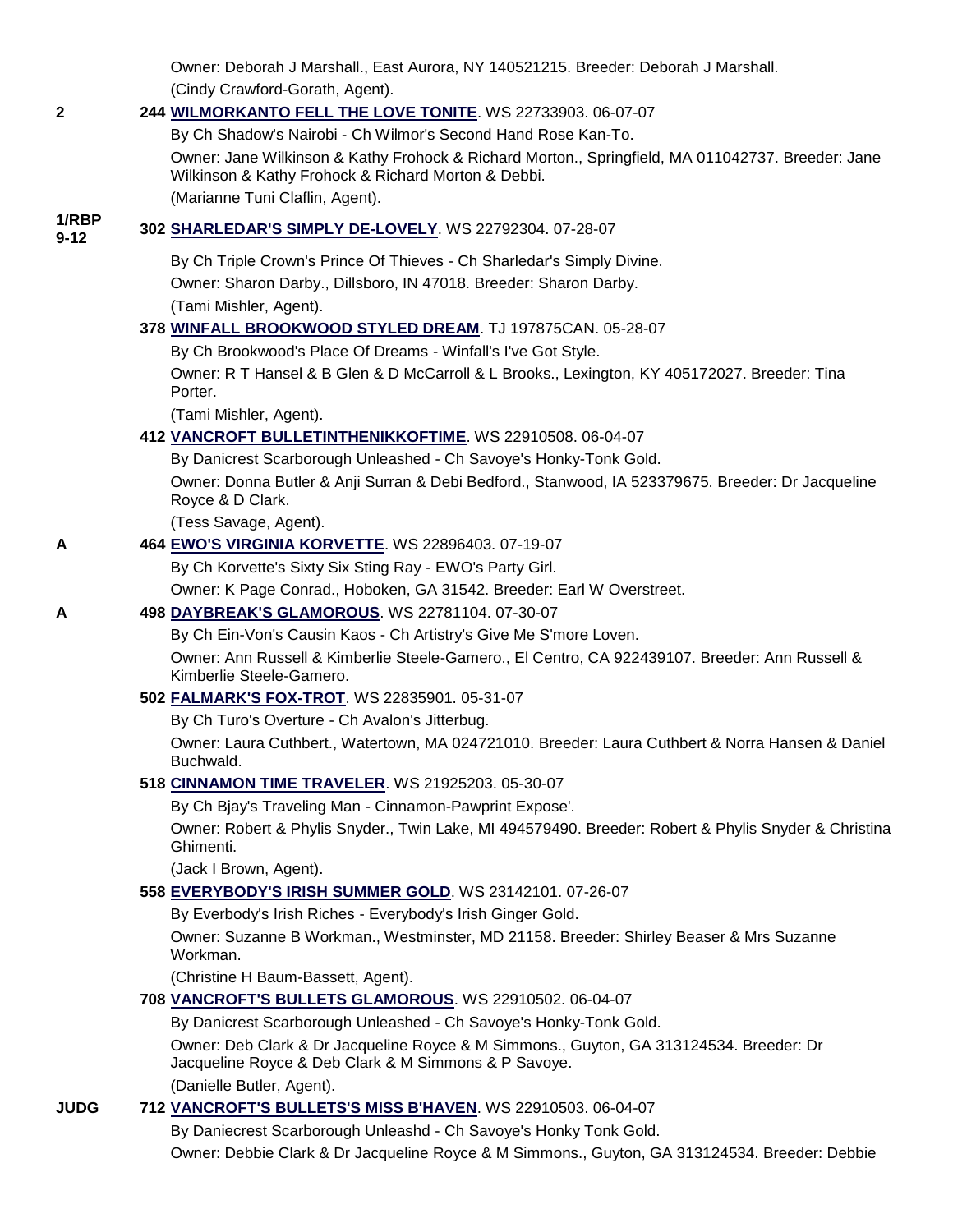Clark & Dr Jacqueline Royce & M Simmons.

### **752 [VICTORY RAYNA OF FIRE](http://canis.infodog.com/files/bdogrsl1.prg;makc=WS_22102602;mdog=Victory_Rayna_Of_Fire;wins=all)**. WS 22102602. 05-10-07

By Dreamweaver's Burlwood Romeo - Interlude's Jazzed For Victory. Owner: Scott Cooper & Annette Cooper., Carroll, IA 514011710. Breeder: Katherine V Hulstein & Savanna R Hulstein.

(Savanna Hulstein, Agent).

### **3 776 [WINFALL I DREAM OF STYLE](http://canis.infodog.com/files/bdogrsl1.prg;makc=TJ202138CAN;mdog=Winfall_I_Dream_Of_Style;wins=all)**. TJ202138CAN. 05-28-07

By Ch Brookwood's Place Of Dreams - Winfall I've Got Style.

Owner: Tina Porter & Lee Stanton., Minesing ON, CN L0L 1Y2. Breeder: Tina Porter & Lee Stanton.

### **824 [DAYBREAK'S LIPS OF AN ANGEL](http://canis.infodog.com/files/bdogrsl1.prg;makc=WS_22781105;mdog=Daybreak_s_Lips_Of_An_Angel;wins=all)**. WS 22781105. 07-30-07

By Ch Ein-Vons Causin Kaos - Ch Artistry's Give Me S'More Loven.

Owner: Cheryl L Shropshire & Ann Russell & K Steele-Gamero., Brookshire, TX 77423. Breeder: Ann Russell & Kimberlie Steele-Gamero.

### *BOXERS. Futurity, 12 to 15 Months, Brindle Bitches.*

**40 [FULCO'S ELEGANT AFFAIR OF PRINJA](http://canis.infodog.com/files/bdogrsl1.prg;makc=WS_21074001;mdog=Fulco_s_Elegant_Affair_Of_Prinja;wins=all)**. WS 21074001. 03-19-07

By Ch White Pines Willie B Invited - Ch Heart Acres N Fulco Hearts Desire.

Owner: Jason Barnes & Tai Barnes., River Rouge, MI 482181218. Breeder: Connie Fulco & Dominic Fulco.

(Jack I Brown, Agent).

### **70 [TOMBECKS TOMMYGIRL](http://canis.infodog.com/files/bdogrsl1.prg;makc=WS_21738302;mdog=Tombecks_Tommygirl;wins=all)**. WS 21738302. 04-18-07

By Ch Brookwood's Mystic Warrior - Ch Jensens Joyride.

Owner: Rebecca Odisho & Debbie Mccarroll., Scottsdale, AZ 852584840. Breeder: Lin Jensen& Wendy Adams& Rebecca Odisho& Joyce Standish.

(Gary Steele PHA, Agent).

### **110 [SUMMIT ASH ON ICE AT RAKLYN](http://canis.infodog.com/files/bdogrsl1.prg;makc=WS_21470202;mdog=Summit_Ash_On_Ice_At_Raklyn;wins=all)**. WS 21470202. 04-09-07

By Ch Summit Ash Raklyn Rifleman - Ch Summit Ash Katy Girl.

Owner: Pat Boyd & Debbie Struff & Erin Struff., West Palm Beach, FL 334187211. Breeder: Patricia Boyd.

### **4 148 [DESERT'S SHE'S EVERYTHING](http://canis.infodog.com/files/bdogrsl1.prg;makc=WS_21780501;mdog=Desert_s_She_s_Everything;wins=all)**. WS 21780501. 05-04-07

By Ch Moon Valley's No Foolin' - Ch RandG's Night Song. Owner: Virginia Bice., Dewey, AZ 863275746. Breeder: Virginia Bice. (K Steele-Gamero, Agent).

### **392 [ARACREST VANITY HOLLY LANE](http://canis.infodog.com/files/bdogrsl1.prg;makc=TC_147757CAN;mdog=Aracrest_Vanity_Holly_Lane;wins=all)**. TC 147757CAN. 02-16-07

By Ch Keil's Dynasty - Ch Aracrest's Zelicious.

Owner: Norah McGriskin & Patricia Healy & Howard Engel., Courtice ON, CN L1E 2N1. Breeder: Norah McGriskin & Patricia Healy & Howard Engel.

### **422 [WINDY CITY'S CHANGE OF HEART](http://canis.infodog.com/files/bdogrsl1.prg;makc=WS_21516304;mdog=Windy_City_s_Change_Of_Heart;wins=all)**. WS 21516304. 03-18-07

By Ch Moon Valley No Doubt - Ch Windycitys Straight From The Heart. Owner: Debra Morey., Chicago, IL 606312649. Breeder: Nicholas Wolf & Debra Morey. (Jerry Bryant, Agent).

#### **3 496 [HYDEPARK REFLECTED INSPIRATION](http://canis.infodog.com/files/bdogrsl1.prg;makc=WS_21206302;mdog=HydePark_Reflected_Inspiration;wins=all)**. WS 21206302. 02-28-07

By Ch Wood's End Time'N Again - Hyde Park's Promise. Owner: Gina Freer., Auburn, IN 467069312. Breeder: Ellen Wager.

(Christa Chiaurro, Agent).

### **530 [AVALON'S VOGUE](http://canis.infodog.com/files/bdogrsl1.prg;makc=WS_21951301;mdog=Avalon_s_Vogue;wins=all)**. WS 21951301. 03-21-07

By Avalon's Rebellion - Avalon's After Midnight.

Owner: Dr Abner Mercado & Dr Daniel Buchwald & Norra Hansen., Beggs, OK 74421. Breeder: Dr Daniel Buchwald & Norra Hansen.

(Lori McClain, Agent).

**A 534 [DENEVI'S BORU YAHOO!](http://canis.infodog.com/files/bdogrsl1.prg;makc=WS_23174302;mdog=Denevi_s_Boru_Yahoo!;wins=all)**. WS 23174302. 03-31-07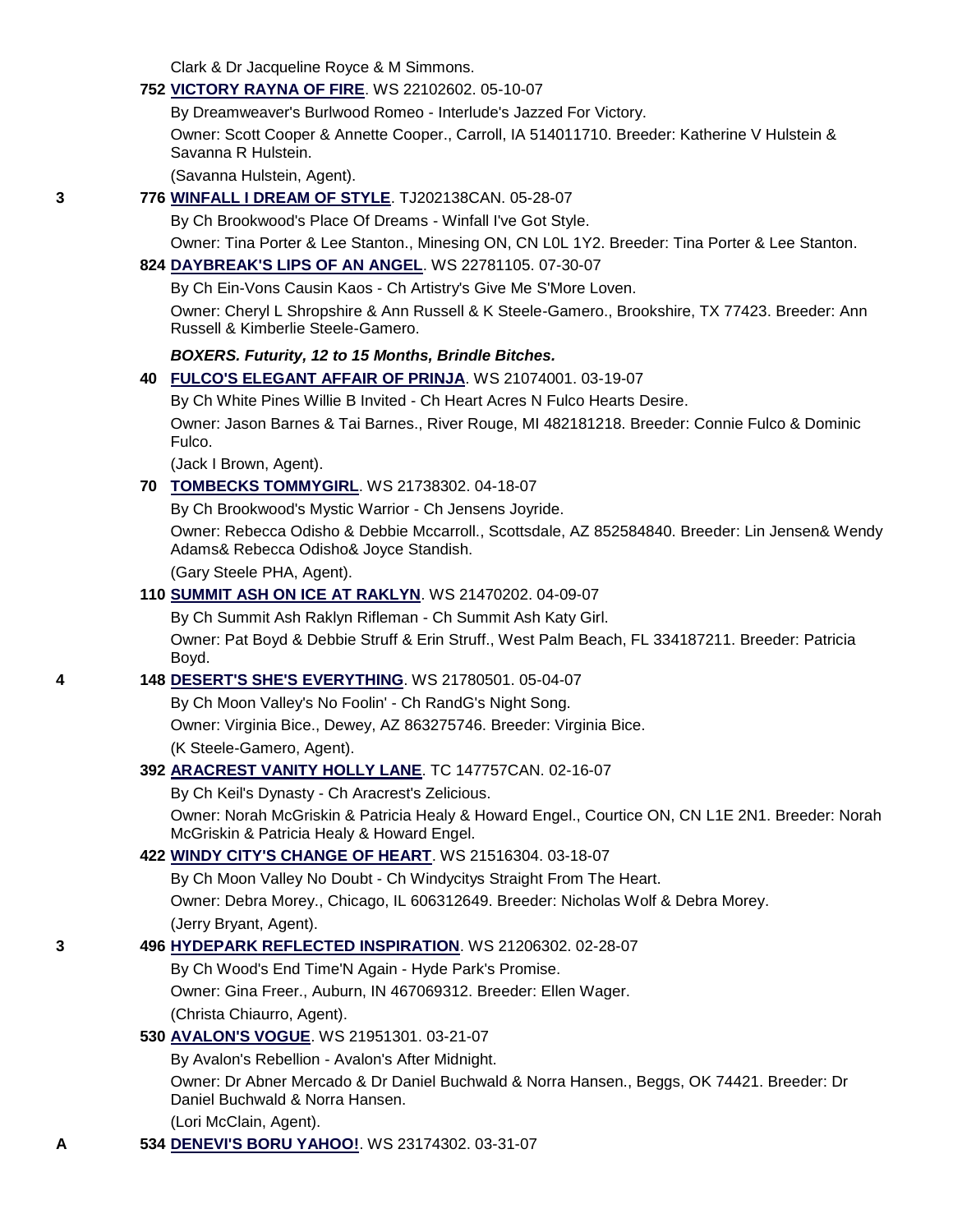By Ch Delcrest's Foolish Jester - Denevi's Absolute Ncontemptagn.

Owner: Michele Crews & Catherine Denevi., Vista, CA 920816829. Breeder: Catherine Denevi. (Wendy Bettis, Agent).

### **2 636 [CH FULCO'S INVITED AT SHIELDMONT](http://canis.infodog.com/files/bdogrsl1.prg;makc=WS_21074002;mdog=Ch_Fulco_s_Invited_At_Shieldmont;wins=all)**. WS 21074002. 03-19-07

By Ch White Pines Willie B Invited - Ch Heart Acres N Fulco Hearts Desire. Owner: Nance Shields & Richard Shields., Canonsburg, PA 15317. Breeder: Connie Fulco & Dominic Fulco.

(Chris Bassett, Agent).

### **1 806 [ENCORE ANOMAR LEGACY](http://canis.infodog.com/files/bdogrsl1.prg;makc=WS_22446702;mdog=Encore_Anomar_Legacy;wins=all)**. WS 22446702. 02-09-07

By Ch Turo's Overture - Ch Encore's Chianti.

Owner: Amber Gates & Joanne M Hutchins & Cheryl Cates., Fort Irwin, CA 92310. Breeder: Joanne M Hutchins & Cheryl Cates.

### *BOXERS. Futurity, 12 to 15 Months, Fawn Bitches.*

**48 [RAYPAT'S JOY TO THE WORLD](http://canis.infodog.com/files/bdogrsl1.prg;makc=WS_21314401;mdog=Raypat_s_Joy_To_The_World;wins=all)**. WS 21314401. 02-20-07 By Ch Harlyn Bee Vee Regal Heir - Ch Raypat's Almond Joy. Owner: Lisa Holden & Pat Kisselovich., Elizabeth, PA 15037. Breeder: Pat & Ray Kisselovich & Lisa Holden.

### **50 [SCHMIDT ACRE'S BREAKFAST AT TIFFANIES](http://canis.infodog.com/files/bdogrsl1.prg;makc=WS_20954301;mdog=Schmidt_Acre_s_Breakfast_At_Tiffanies;wins=all)**. WS 20954301. 03-06-07

By Ch Breezewood's Lord Of Wystmont CDX RE - Happytail's Copper Pennie CD RAE. Owner: Linda Schmidt & Amy Bieri., Mchenry, IL 600519422. Breeder: Linda Schmidt & Amy Bieri. (Jack I Brown, Agent).

# **1 62 [SUNDARBY'S FLY LIKE A BUTTERFLY.....](http://canis.infodog.com/files/bdogrsl1.prg;makc=WS_21350101;mdog=Sundarby_s_Fly_Like_A_Butterfly.....;wins=all)**. WS 21350101. 03-09-07

By Ch Korvette's Sixty Six Sting Ray - Ch Sundarby's Liliuckalani Bropat. Owner: Dawn M Darby., Palm Beach Gardens, FL 334187250. Breeder: Dawn M Darby. (K Page Conrad, Agent).

# **2 88 [LIBERTI'S FOREVER FIRST CLASS](http://canis.infodog.com/files/bdogrsl1.prg;makc=WS_21607401;mdog=Liberti_s_Forever_First_Class;wins=all)**. WS 21607401. 04-27-07

By Ch Kimkar's Hi-Tech Traveler - Ch Chessel's Onesti's Sine Qua. Owner: Teresa L Berge., Rockford, IL 611034143. Breeder: Teresa L Berge. (Sherry Canciamille, Agent).

## **A 94 [HAPPY TAIL'S AND ILLYRIAN'S TRUTH OR DARE](http://canis.infodog.com/files/bdogrsl1.prg;makc=WS_21706308;mdog=Happy_Tail_s_And_Illyrian_s_Truth_Or_Dare;wins=all)**. WS 21706308. 04-07-07

By Ch Illyrian's Trilogy - Onesti's Happy Tail's Debutante.

Owner: Nicole Logan & Gail Kloecker & Amy Bieri., Lincoln, NE 685065953. Breeder: Amy Bieri.

## **102 [HYDE PARK'S REMEMBERANCE](http://canis.infodog.com/files/bdogrsl1.prg;makc=WS_21206303;mdog=Hyde_Park_s_Rememberance;wins=all)**. WS 21206303. 02-28-07

By Ch Woods End Time'N Again - Hyde Park's Promise. Owner: Ellen Wager., Hyde Park, NY 125381260. Breeder: Ellen Wager. (Marylou Hatfield, Agent).

## **A 140 [ZANDELS CHILLIN IN MEMPHIS](http://canis.infodog.com/files/bdogrsl1.prg;makc=WS_23428102;mdog=ZanDels_Chillin_In_Memphis;wins=all)**. WS 23428102. 04-29-07

By Ch Berlane's Joint Venture - Ch Zandel's Jazz Mania.

Owner: Zane & Delma Sheaffer., Richfield, PA 170869018. Breeder: Zane & Delma Sheaffer.

## **142 [ZANDELS ICEE POP](http://canis.infodog.com/files/bdogrsl1.prg;makc=WS_23428101;mdog=ZanDels_Icee_Pop;wins=all)**. WS 23428101. 04-29-07

By Ch Berlane's Joint Venture - Ch ZanDel's Jazz Mania. Owner: Delma L Sheaffer & Zane A Sheaffer., Richfield, PA 170869018. Breeder: Delma L Sheaffer & Zane A Sheaffer.

### **200 [SAPPHIRE'S SLOW PITCH FOR JUSTICE](http://canis.infodog.com/files/bdogrsl1.prg;makc=WS_22588703;mdog=Sapphire_s_Slow_Pitch_For_Justice;wins=all)**. WS 22588703. 04-24-07

By Ch PortO'Calls Captain Nemo - Ch Sapphire's Wild Pitch Of Burlwood. Owner: Shelly Williams., DeSoto, MO 63020. Breeder: Shelly Williams. (Christa Cook, Agent).

### **258 [WOODVIEW'S TANGO](http://canis.infodog.com/files/bdogrsl1.prg;makc=WS_21804203;mdog=Woodview_s_Tango;wins=all)**. WS 21804203. 04-21-07

By Ch Woodview's Maverick - Woodview's Lasso The Moon.

Owner: Molly Bachman., Ellettsville, IN 474299101. Breeder: Molly Bachman.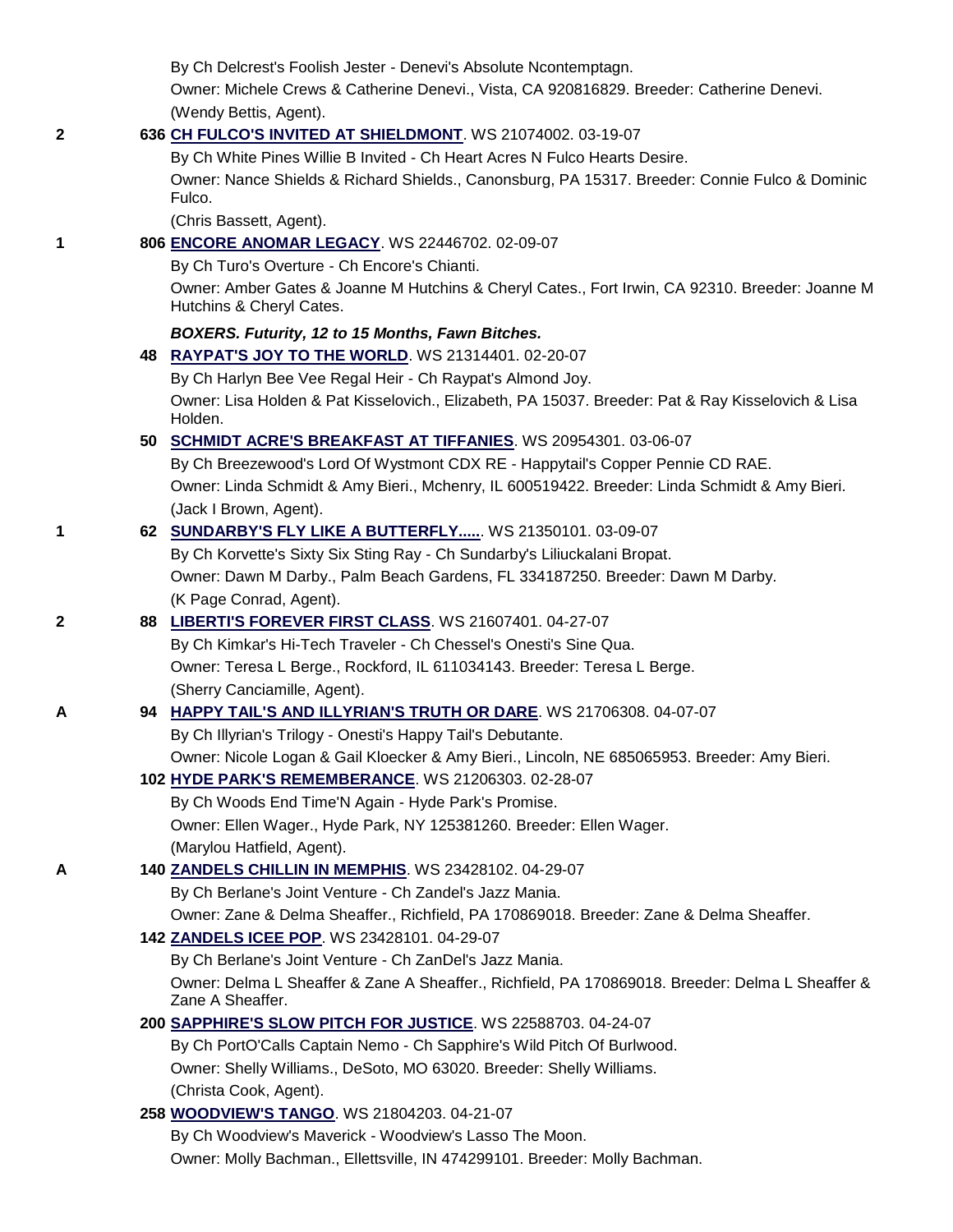|   | 322 STEPH J'S SURPRISINGLY CLASSIC. WS 21061806. 03-12-07                                                                          |
|---|------------------------------------------------------------------------------------------------------------------------------------|
|   | By Ch Steph J's Texas Sun Flair - Ch Steph J's Element Of Surprise.                                                                |
|   | Owner: Stephania Jenks., Kingwood, TX 773393432. Breeder: Stephania Jenks.                                                         |
|   | (Terri Galle, Agent).                                                                                                              |
|   | 334 SUMMIT'NMAXL'S UNBRIDLED AT RYZINGSTAR. WS 21329004. 03-10-07                                                                  |
|   | By Ch Illyrian's Trilogy - Ch Scenicvu's Impetuous Of Maxl.                                                                        |
|   | Owner: Patricia Healy & James Pierson & Howard Engel., Brighton, CO 806036203. Breeder: James<br>Pierson & Charlotte Pierson.      |
| 4 | 342 APLAWS DANCING QUEEN OF TELSTAR. WS 21542303. 04-21-07                                                                         |
|   | By Ch Delcrest's Foolish Jester - Telstar's Deb's Debutante.                                                                       |
|   | Owner: Jennifer Tellier & Bonnie Keel., Flagstaff, AZ 86004. Breeder: Deborah Debruycker & Jennifer<br>Tellier.                    |
|   | (Kimberlie Steele-Gamero, Agent).                                                                                                  |
|   | 440 RAYPAT'S FILLED WITH JOY. WS 21314404. 02-20-07                                                                                |
|   | By Ch Harlyn Bee-Vee Regal Heir - Ch Raypat's Almond Joy.                                                                          |
|   | Owner: Lisa Holden & Ray & Pat Kisselovich., Elizabeth, PA 15037. Breeder: Ray & Pat Kisselovich &<br>Lisa Holden.                 |
|   | 452 BIRCHWOOD'S IRRESISTABLE. WS 21489602. 03-21-07                                                                                |
|   | By Ch Woodsend Millionaire - Ch Birchwoods Enchanted Secret.                                                                       |
|   | Owner: Marie Pelletier & Rita Wernette., Arundel, ME 04046. Breeder: Rita Wernette.                                                |
| Α | 536 ARACREST AYRUS HOLLY LANE. TC147758CAN. 02-16-07                                                                               |
|   | By Ch Keil's Dynasty - Ch Aracrest Zelicious.                                                                                      |
|   | Owner: Norah McGriskin & Eileen McClintock., Courtice ON, CN L1E 2N1. Breeder: Norah McGriskin.                                    |
| 3 | 740 WHITE PINES AMBER BREEZE. WS 21247502. 04-04-07                                                                                |
|   | By Ch White Pines Spirit Of Bentbrook - Ch White Pines Front Paige.                                                                |
|   | Owner: Robert W Gasper & Linda L Gasper., Medina, OH 442568540. Breeder: Linda L Gasper & Robert<br>W Gasper.                      |
|   | (Jack I Brown, Agent).                                                                                                             |
| А | 796 PORT O'CALL'S SEA BLUE SAPPHIRE. WS 22588704. 04-24-07                                                                         |
|   | By Ch Port O'Call's Captain Nemo - Ch Sapphire's Wild Pitch Of Burlwood.                                                           |
|   | Owner: Steve Bostic & Tina Bostic & Leigh Justice., St Simons Island, GA 31522. Breeder: S Williams &<br>T & S Bostic & L Justice. |
|   | (Rick Justice, Agent).                                                                                                             |
|   | BOXERS. Futurity, 15 Months & Under 18 Months, Brindle Bitches.                                                                    |
|   | 56 KORVETTE'S SWEET-N-SASSY RIDE. WS 19848001. 12-10-06                                                                            |
|   | By Ch Korvette's Sixty Six Sting Ray - Ch Raineylane's Black Korvette.                                                             |
|   | Owner: Sharon DelCastillo & David McNulty., Naples, FL 341091561. Breeder: K Page Conrad.                                          |
|   | 190 HABERL'S PRECIOUS MOMENTS. WS 20263402. 12-05-06                                                                               |
|   | By Ch Moon Valley No Foolin' - Ch Haberl's Bill Of Rights.                                                                         |
|   | Owner: Lynn Baxter & BJ Barnhart & JoAnn Haberl., Sarasota, FL 342321726. Breeder: JoAnne Haberl<br>& BJ Barnhart.                 |
|   | (Elizabeth Barnhart, Agent).                                                                                                       |
|   | 238 CACHET'S ACCLAMATION. WS 20312503. 12-25-06                                                                                    |
|   | By Peerless Don Juan - Ch Cachet's Sequel.                                                                                         |
|   | Owner: Len Magowitz & LouAnn Tibbitts-Ridings., Troy, NY 12180. Breeder: L Magowitz & L Tibbitts-<br>Ridings & T Kaiser.           |
|   | 254 DC'S TURN ON THE SUNSHINE. WS 20708603. 01-19-07                                                                               |
|   | By Ch Summer's Blackjack Of Shadigee - Ch Primeau's Romancing The Rose.                                                            |
|   | Owner: Sharon Davis & Jeremy Davis & Donna Schafer., Clinton, PA 150261780. Breeder: Donna<br>Schafer & Carl Schafer.              |
|   | (Allison Jones, Agent).                                                                                                            |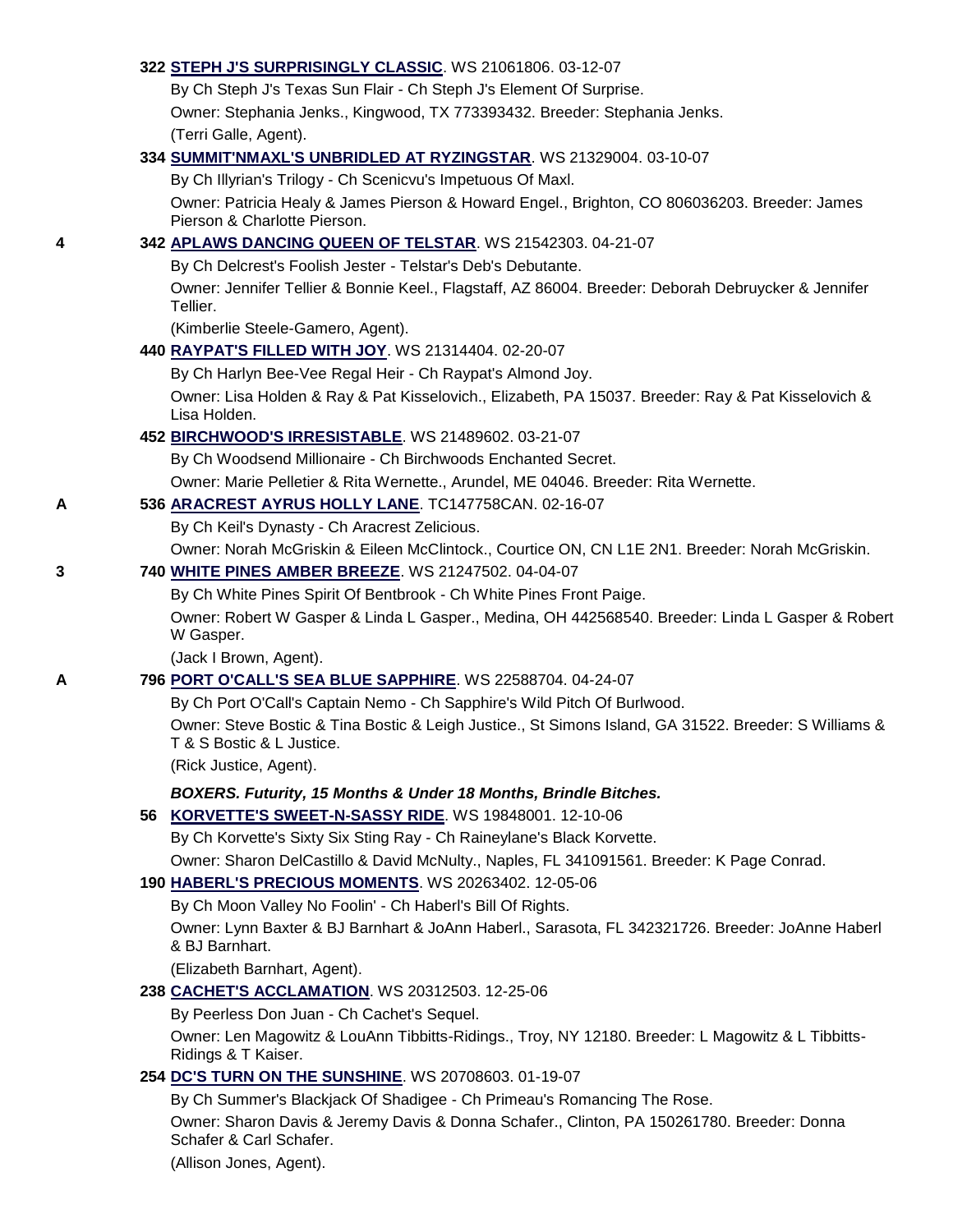#### **288 [CH RIVER-RUN'S PARAMOUNT MASQUERADE](http://canis.infodog.com/files/bdogrsl1.prg;makc=WS_21288405;mdog=Ch_River-Run_s_Paramount_Masquerade;wins=all)**. WS 21288405. 02-02-07

By Ch Paramount's Boogie Nights - Ch Bravo's Dress Rehearsal. Owner: Monica Lynch & Susan Finley & Dr J Krutilla., Hendersonville, TN 37075. Breeder: Dr Jennifer Krutilla.

(Tami Mishler, Agent).

**352 [WATERFALL YOU GO GIRL](http://canis.infodog.com/files/bdogrsl1.prg;makc=WS_19978503;mdog=Waterfall_You_Go_Girl;wins=all)**. WS 19978503. 11-20-06

By Ch Bix-L Time's Triple Double - Ch Bayview Legal Defense.

Owner: John & Lavon Wilkinson., Coppell, TX 750195913. Breeder: John & Lavon Wilkinson. (Michael Shepherd, Agent).

### **360 [SAVOYE'S SIREN SONG OF LATTALANE](http://canis.infodog.com/files/bdogrsl1.prg;makc=WS_21173902;mdog=Savoye_s_Siren_Song_Of_LattaLane;wins=all)**. WS 21173902. 12-18-06

By LattaLane's Command Preformance - Savoye's Cinderella Sundance.

Owner: Pamela & Barbara Savoye., Omaha, NE 681301548. Breeder: Pamela Savoye & Barbara Savoye.

(Rhonda A Nickels, Agent).

**448 [RIVER-RUN'S SO FLAMBEAUX](http://canis.infodog.com/files/bdogrsl1.prg;makc=WS_21288406;mdog=River-Run_s_So_Flambeaux;wins=all)**. WS 21288406. 02-02-07

By Ch Paramount's Boogie Nights - Ch Bravo's Dress Rehearsal. Owner: Dr Jennifer Krutilla., Sagamore Hills, OH 44067. Breeder: Dr Jennifer Krutilla. (Tami Mischler, Agent).

### **460 [KORVETTE'S LUSTY-N-LUXURIOUS RIDE](http://canis.infodog.com/files/bdogrsl1.prg;makc=WS_19848004;mdog=Korvette_s_Lusty-N-Luxurious_Ride;wins=all)**. WS 19848004. 12-10-06

By Ch Korvette's Sixty Six Sting Ray - Ch Raineylane's Black Korvette.

Owner: Bobbie Ballard & K Page Conrad., Deland, FL 32724. Breeder: K Page Conrad.

#### **472 [BARGARY'S YA GOTTA PLAY TA WIN](http://canis.infodog.com/files/bdogrsl1.prg;makc=WS_20428005;mdog=Bargary_s_Ya_Gotta_Play_Ta_Win;wins=all)**. WS 20428005. 12-28-06

By Ch Bargary's Fame And Fortune - Bargary's Timing Is Everything. Owner: Barbara & Gary Wadge., Lacombe, LA 70445. Breeder: Barbara & Gary Wadge. (Terri Galle, Agent).

#### **1/RBJ 15-18 <sup>612</sup> [SARKELS SET-EM UP AT NANTESS](http://canis.infodog.com/files/bdogrsl1.prg;makc=WS_20140004;mdog=Sarkels_Set-Em_Up_At_Nantess;wins=all)**. WS 20140004. 11-13-06

By Ch Nantess Myde High Roller - Sarkel's True Image By Hi Stand. Owner: Ann Gilbert., Table Grove, IL 61482. Breeder: Ann Gilbert. (Tessie Savage, Agent).

### *BOXERS. Futurity, 15 Months & Under 18 Months, Fawn Bitches.*

**3 60 [HI-TECH'S SOUTHERN BELLE](http://canis.infodog.com/files/bdogrsl1.prg;makc=WS_21214501;mdog=Hi-Tech_s_Southern_Belle;wins=all)**. WS 21214501. 11-12-06

By Ch Hi-Tech's Basic Edition - Ch Brookwood's Autumn Reflection. Owner: Jeri Poller & Tina Truesdale & Gail Alix., Boca Raton, FL 334963504. Breeder: G Alix & T Alix & Zoila Truesdale & Dr W Truesdale.

(Kim Pastella-Calvacca, Agent).

## **130 [HABERL'S AKASHA](http://canis.infodog.com/files/bdogrsl1.prg;makc=WS_20263401;mdog=Haberl_s_Akasha;wins=all)**. WS 20263401. 12-05-06

By Ch Moon Valley's No Foolin' - Ch Haberl's Bill Of Rights.

Owner: JoAnn Haberl & BJ Barnhart & Robin Snow., Brooksville, FL 346016400. Breeder: JoAnn Haberl & BJ Barnhart.

### **4 146 [DESERT N SUNDANCES SUMMERTIME](http://canis.infodog.com/files/bdogrsl1.prg;makc=WS_20182102;mdog=Desert_N_Sundances_Summertime;wins=all)**. WS 20182102. 01-07-07

By Ch Duba Daes Buster Brown - Ch RandG's Night Song. Owner: Virginia Bice & Ron Sessions., Dewey, AZ 863275746. Breeder: Virginia Bice & Ron Sessions. (K Steele-Gamero, Agent).

### **372 [HI-TECH'S NORTHERN LIGHTS](http://canis.infodog.com/files/bdogrsl1.prg;makc=WS_21214502;mdog=Hi-Tech_s_Northern_Lights;wins=all)**. WS 21214502. 11-12-06

By Ch Hi-Tech's Basic Edition - Ch Brookwood's Autumn Reflection.

Owner: Gail & Tim Alix & Dr William & Zoila Truesdale., Moodus, CT 064691130. Breeder: Gail & Tim Alix & Dr William & Zoila Truesdale.

#### (Kim Pastella, Agent).

**382 [FANFARE SOMETHINGS GOING ON](http://canis.infodog.com/files/bdogrsl1.prg;makc=WS_20762103;mdog=Fanfare_Somethings_Going_On;wins=all)**. WS 20762103. 01-12-07